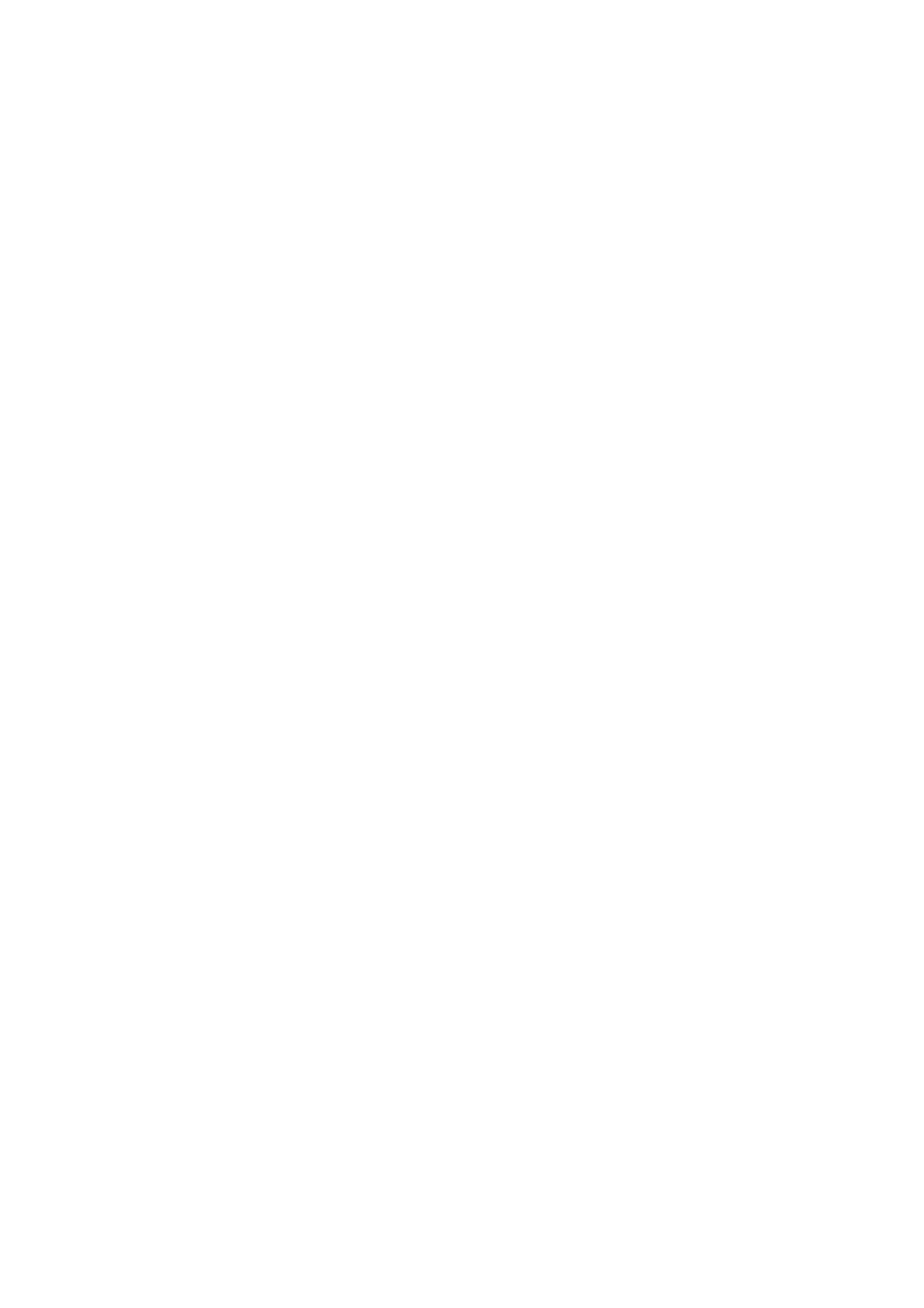# The financial turmoil of 2007-?: a preliminary assessment and some policy considerations

The unfolding financial turmoil in mature economies has prompted the official and private sectors to reconsider policies, business models and risk management practices. Regardless of its future evolution, it already threatens to become one of the defining economic moments of the 21st century. This essay seeks to provide a preliminary assessment of the events and to draw some lessons for policies designed to strengthen the financial system on a long-term basis. It argues that the turmoil is best seen as a natural result of a prolonged period of generalised and aggressive risk-taking, which happened to have the subprime market at its epicentre. In other words, it represents the archetypal example of financial instability with potentially serious macroeconomic consequences that follows the build-up of financial imbalances in good times. The significant idiosyncratic elements, including the threat of an unprecedented involuntary "reintermediation" wave for banks and the dislocations associated with new credit risk transfer instruments, are arguably symptoms of more fundamental common causes. The policy response, while naturally taking into account the idiosyncratic weaknesses brought to light by the turmoil, should be firmly anchored to the more enduring factors that drive financial instability. This essay highlights possible mutually reinforcing steps in three areas: accounting, disclosure and risk management; the architecture of prudential regulation; and monetary policy.

JEL classification: E44, G10, G20, G28, E30, E50.

Keywords: Financial turmoil, risk, liquidity, prudential regulation, accounting, ratings, monetary policy.

### *1 Introduction*<sup>1</sup>

On 9 August 2007 the interbank markets of the United States and the euro area came under unexpected and severe strains. This prompted an immediate and determined response by the respective central banks aimed at restoring more orderly conditions through large gross injections of liquidity. Similar strains emerged in other developed economy interbank markets, not least those of the United Kingdom, Switzerland, Canada, Australia and, to a lesser extent, Japan. What until then might have appeared as yet another well absorbed temporary upward adjustment in the pricing of risk, like those already seen in 2005 and 2006, but this time with the US subprime segment as the focal point, had turned out to herald much more serious dislocations at the very heart of the global financial system. With a bang, the current financial turmoil had announced its arrival.

Half a year later, at the time of writing (February), there are no signs that the turmoil is abating. To be sure, tensions in the interbank market have eased since their peak at year-end, when they were exacerbated by seasonal demands for liquidity. But writedowns by financial institutions have continued, worrisome strains have spread to monoline insurers, and the prospects are for a further deterioration in asset quality as property prices continue to soften, credit terms are tightened and the global economy weakens. In short, the credit cycle has begun to turn. And what had started as a liquidity crunch has gradually been revealing itself as a deeper asset quality problem.

<sup>1.</sup> This paper was prepared for a special issue of the Bank of Spain's *Financial Stability Review.* It incorporates information *only up to the end of February 2008.* I would like to thank Philippe Hainaut for excellent statistical assistance and Richard Cantor, Ingo Fender, Xavier Freixas, François-Louis Michaud, Frank Packer, Nikola Tarashev, Kostas Tsatsaronis, Stefan Walter and Haibin Zhu for their very helpful comments. The views expressed are my own and do not necessarily reflect those of the Bank for International Settlements.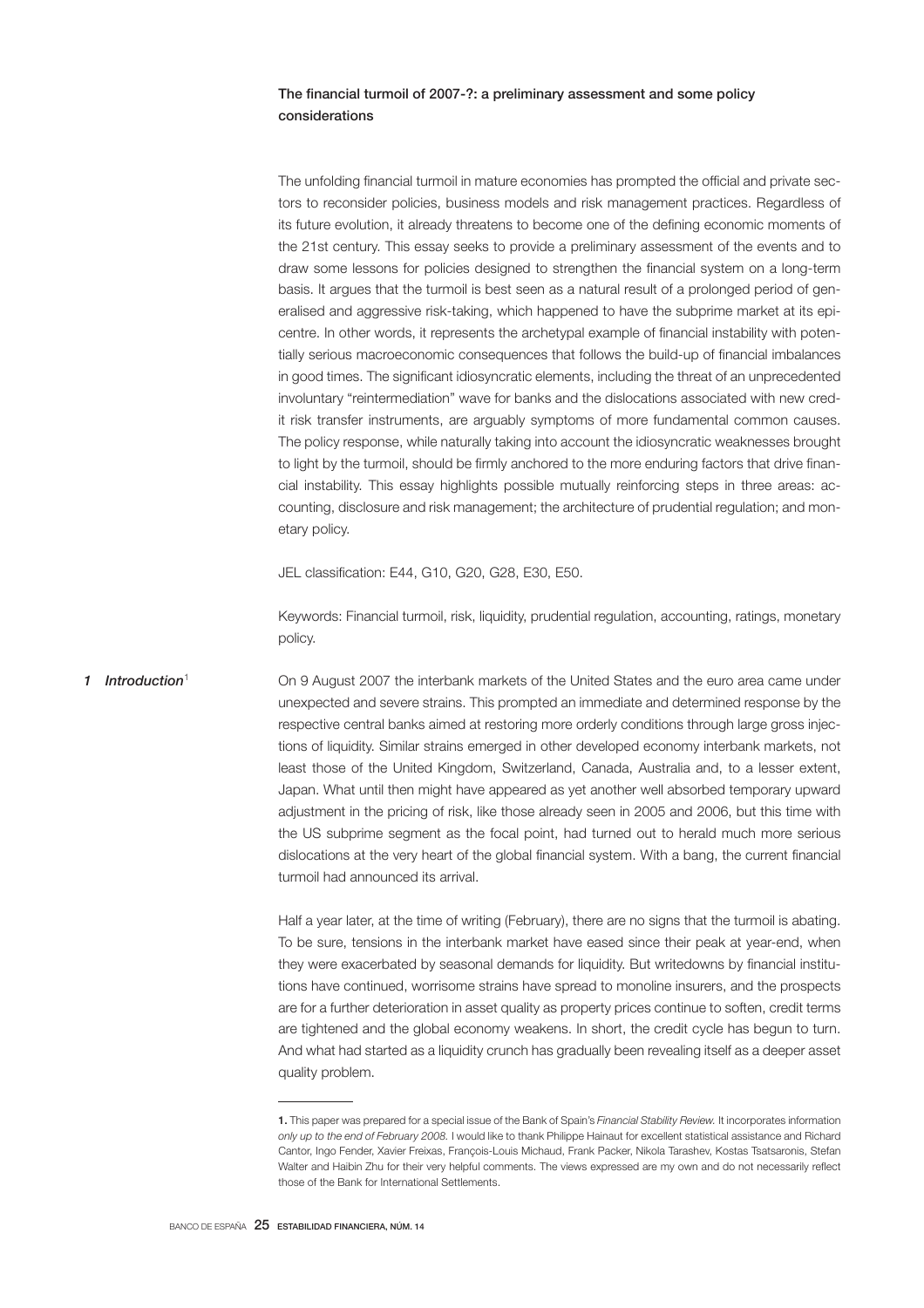It is too early to tell how the future will unfold. But, regardless of whether the prevailing tensions in the global financial system are characterised as "turmoil" or "crisis", they have already been sufficient to induce the international community to assign policy priority to them. It is therefore useful to attempt a preliminary assessment of the events, seeking to draw possible implications for the design of policy.

In assessing the events and devising a policy response, it is important not to be blinded by their idiosyncratic features. All instances of financial distress have evident episode-specific elements, often linked to the type of financial innovation that precedes them. And yet, what is common to the episodes is more important, as it hints at the more enduring factors underlying the dynamics of financial instability. A policy response has a greater chance of being effective and long-lasting if it is firmly anchored on those common elements, although it obviously also needs to take into account the idiosyncratic ones [Borio (2007a)].

The argument developed in this paper is that the unfolding turmoil is best seen as a natural result of a prolonged period of generalised and aggressive risk-taking, which happened to have the subprime market at its epicentre. In other words, it represents the archetypal example of financial instability with potentially serious macroeconomic consequences that follows the build-up of financial imbalances in good times, in the form of overstretched balance sheets, masked by the veneer of buoyant asset prices and strong economic growth. Idiosyncratic elements have no doubt been present, including the threat of an unprecedented involuntary "reintermediation" wave for banks and the dislocations associated with new credit risk transfer instruments. But these elements represent only the more superficial aspects of the story. In many respects, they are symptoms of more fundamental common causes.

The rest of this paper is structured as followed. The first section outlines the stylised facts of the financial turmoil. The second offers a preliminary interpretation, trying to distinguish the idiosyncratic from the more systematic elements. The third explores the contours of a possible policy response; the focus here is not on responses to address the unfolding turmoil per se, but on those that could strengthen the financial system on a more structural basis. The final section concludes.

#### The years that preceded the recent turbulence saw an exceptionally strong performance of the world economy – another phase of what has come to be known as the "Great Moderation". Following the global slowdown of 2001, the world economy had recovered rather rapidly, posting record growth rates in 2004, 2005 and 2006. Remarkably, while some potential inflationary pressures could be seen towards the end of the period on the back of rapid increases in commodity prices, inflation had remained extraordinarily quiescent [BIS (2007a)].<sup>2</sup> Based on consensus forecasts, as recently as in June 2007 the future looked as bright as the past (Chart 1): both private and official forecasts foresaw a welcome mild reduction in growth rates, closer to estimates of potential growth, with little change in inflation. *2 The financial turmoil: stylised facts* 2.1 PROLOGUE

This strength went hand in hand with unusually strong performance in financial markets and the financial system more generally, underpinned by the strength of asset prices (Chart 2). Pretty much globally, residential property prices had been rising rapidly, acting as a critical support for household spending. Their prolonged strength had been especially in evidence in several English-speaking countries, including the United States, in some European economies, including Spain, and in parts of Asia, not least China. Across a wide spectrum of asset

<sup>2.</sup> The references in this paper are mainly to BIS work. For a more comprehensive bibliography, the reader is referred to the original pieces of research mentioned here.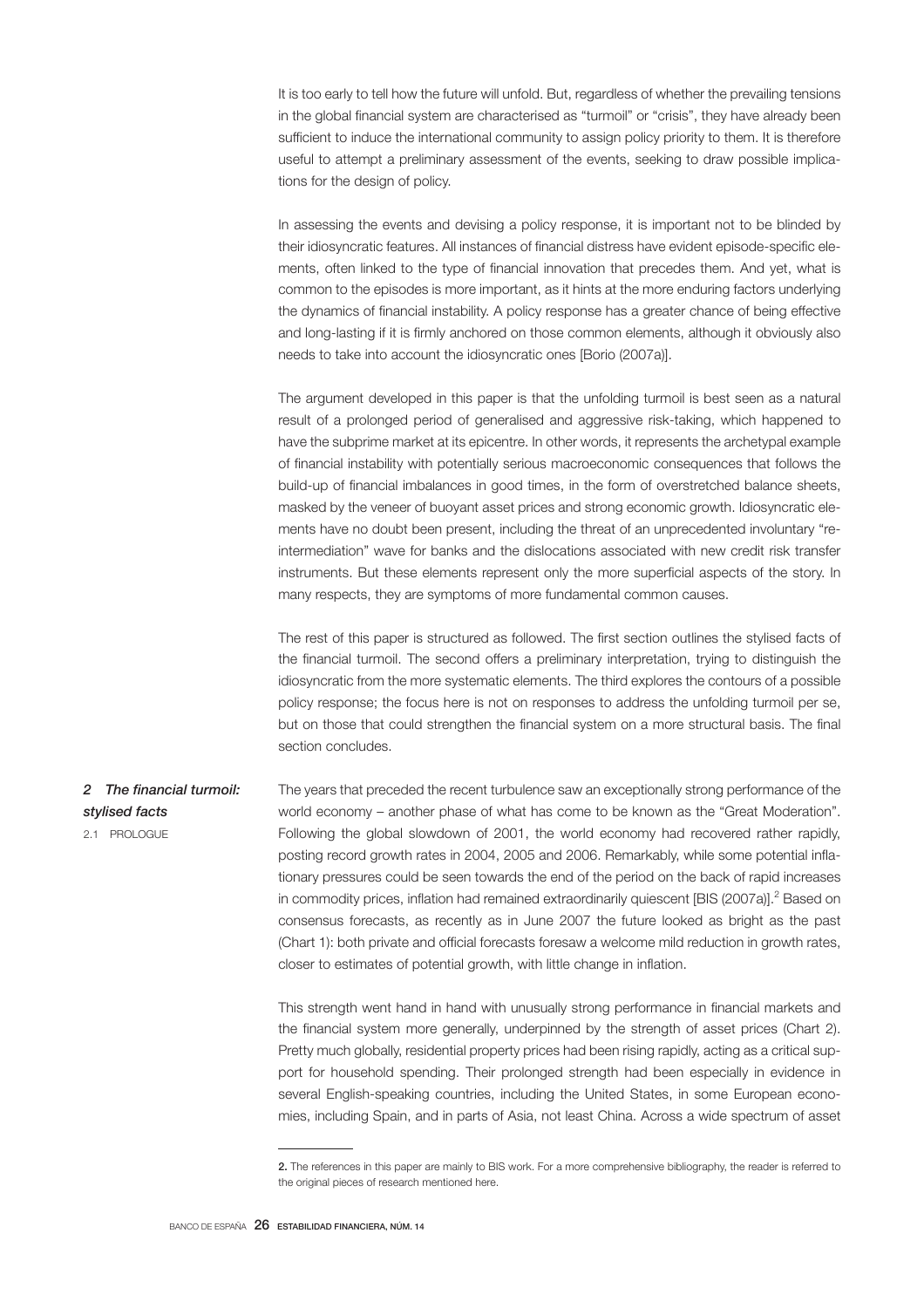### **REMARKABLE MACROECONOMIC PERFORMANCE CHART 1** CHART 1



SOURCES: © Consensus Economics; national data; BIS calculations.

a. In per cent. The dashed lines show the consensus forecasts made at the end of the preceding year; the dots show forecasts for 2007 and 2008 as of December 2007. Annual changes in real GDP and consumer prices. Average of countries available in Consensus Economics.

classes, volatilities and risk premia looked exceptionally low, including to varying degrees in fixed income, credit, equity and foreign exchange markets. The recorded profitability and capital position of financial intermediaries was high by historical standards.

Against the backdrop of historically low interest rates and booming asset prices, credit aggregates, alongside monetary aggregates, had been expanding rapidly (Chart 3). Despite the rapid increase in credit, however, the balance sheets and repayment capacity of corporations and, to a lesser extent, households did not appear to be under any strain. The high level of asset prices kept leverage ratios in check while the combination of strong income flows and low interest rates did the same with debt service ratios. In fact, in the aggregate, the corporate sector enjoyed unusually strong profitability and a comfortable liquidity position, even though in some sectors leverage was elevated as a result of very strong leveraged buyout (LBO) and so-called "recapitalisation" activity. Only debt-to-income ratios, at least those of the household sectors, exhibited a marked upward trend, on the back of a major rise in mortgage debt [CGFS (2006)].

This long expansionary phase in the global economy had been punctuated by isolated jitters in financial markets. With a certain regularity, markets suffered from bouts of spikes in risk aversion and uncertainty, triggering a repricing of risk. The specific causes and manifestations varied. In May 2005, for instance, the epicentre of the dislocations had been the CDS market for corporate credits, owing to the unexpected downgrade of a large manufacturing firm in the United States. In the early months of 2006, following rising concerns about higher inflation, the dislocations had affected primarily emerging market asset classes. In each case, however, markets had rebounded strongly, exhibiting considerable resilience.

At a structural level in the financial system, recent years had seen an acceleration of financial innovation. The main manifestation had been the extraordinary expansion of credit risk transfer instruments, which permitted the transfer, hedging and active trading of credit risk as a separate asset class (Chart 4). Examples included credit default swaps (CDSs) and, in particular, structured credit products, through which portfolios of credit exposures could be sliced and diced and repackaged to better suit the needs of individual investors. This category included, in particular, collateralised debt obligations (CDOs), backed both by cash instruments, such as primitive securities, loans or asset-backed securities, and by derivative claims, such as CDSs and CDOs themselves (Chart 4). The expansion of these products had both contributed to, and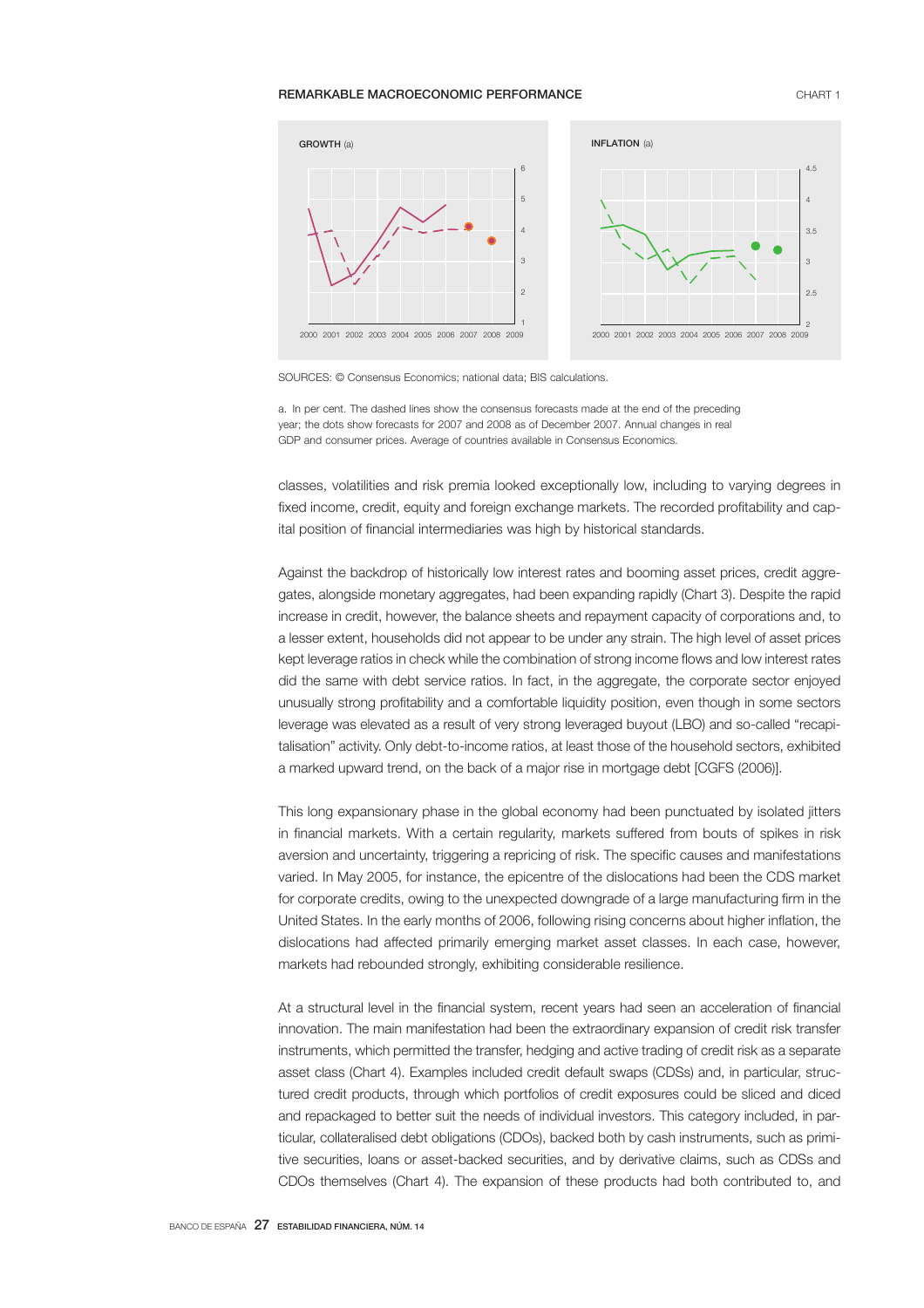# BUOYANT ASSET MARKETS CHART 2





IMPLIED VOLATILITIES (d)



SOURCES: Bloomberg; Datastream; Merrill Lynch; JPMorgan Chase; OECD; national data.

- b. Sixteen OECD countries; weighted averages based on 2000 GDP and PPP exchange rates.
- c. Goldman Sachs Commodity index, in US dollar terms, deflated by US CPI; quarterly averages.
- d. Quarterly averages.
- e. In basis points.
- f. As from December 1997, simple average of United States and euro area high-yield indices,
- otherwise only US.
- g. Estimated for 10-year zero coupon Treasuries.
- h. Simple average of the United States and Germany.
- i. Derived from the price of call option contracts on stock market indices.
- j. Price volatility implied by the price of call options on 10-year government bond future
- contracts.

k. JPMorgan benchmark index for the level of G7 currencies' implied volatility.

been supported by, a strengthening of the originate-and-distribute (O&D) business model of financial intermediation. Increasingly, rather than holding the credits they originated, credit institutions would sell them off, possibly after having repackaged them, into the capital markets.

It was against this backdrop that the current financial turmoil took shape. The unfolding turmoil has proceeded in a number of phases: an initial seemingly orderly repricing of credit risk in the US subprime market; a much sharper adjustment following news of losses at troubled hedge funds, downgrades of structured products and strains in the LBO market; a market and fund-2.2 THE UNFOLDING PLAY

a. 1995 = 100.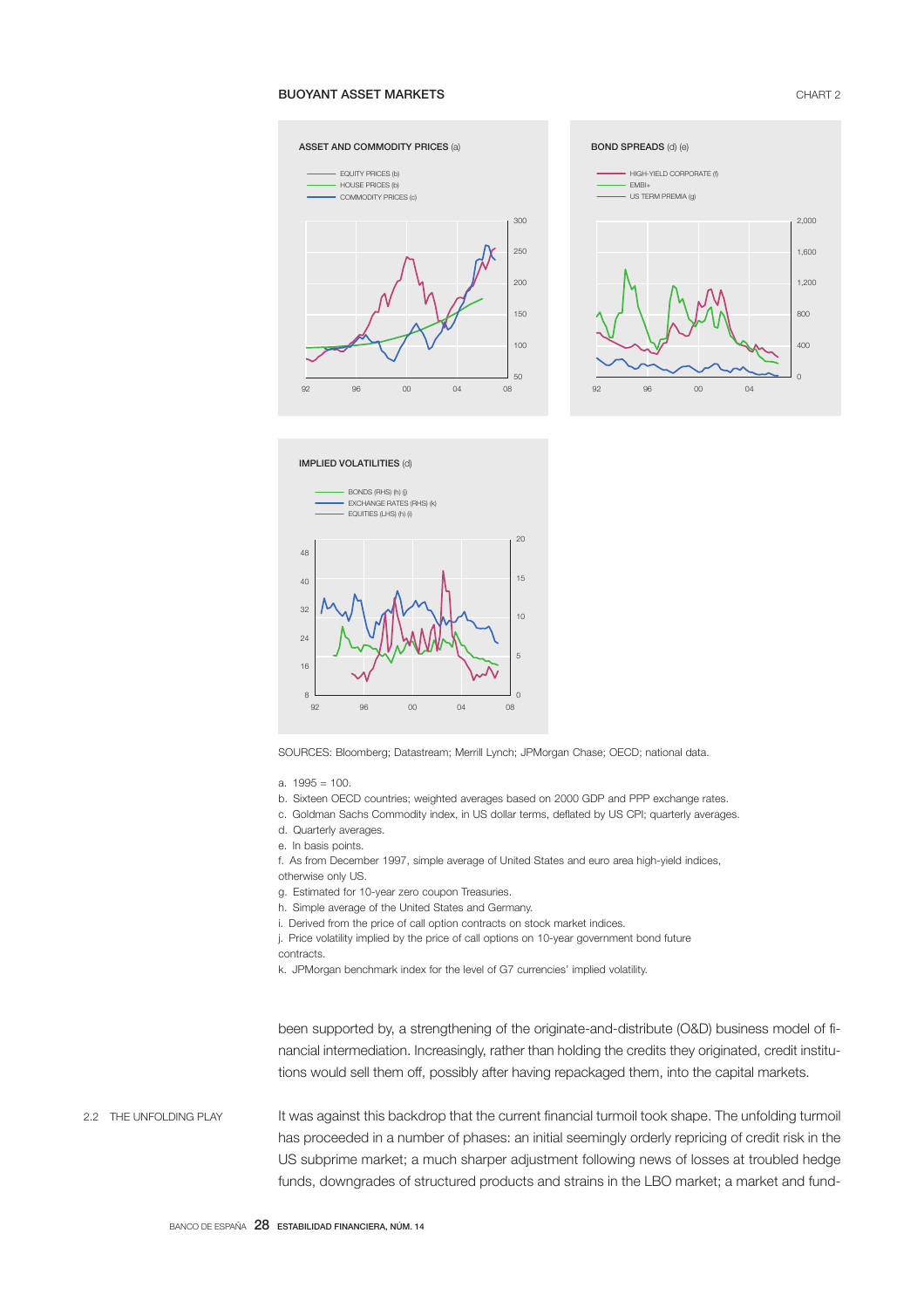# LOW INTEREST RATES AND AMPLE GLOBAL LIQUIDITY **CHART 3** CHART 3







SOURCES: IMF; OECD; Bloomberg; national data; BIS calculations and estimates.

a. Sixteen OECD countries; weighted averages based on 2000 GDP and PPP exchange rates. b. Real policy rate minus natural rate. The real rate is the nominal rate adjusted for four-quarter consumer price inflation. The natural rate is defined as the average real rate 1985-2000 (for Japan, 1985-95; for Switzerland 2000-05) plus the four-quarter growth in potential output less its long-term average.

- c. In per cent.
- d. From 1998; simple average of Australia, France, the United Kingdom and the United States;
- otherwise only Australia and the United Kingdom.
- e. Trend world real GDP growth as estimated by the IMF.
- f. Relative to nominal GDP;  $1995 = 100$ .

ing liquidity squeeze on investment vehicles; serious tensions in the interbank market and strains at some credit institutions; and broader concerns about deteriorating asset quality, including among monoline insurers, exacerbated by a darkening outlook for the real economy. Annex 1 provides a chronology of the main events.

The first significant warning signs of a repricing of risk emerged as far back as January 2007 [BIS (2007b) and Chart 5]. Delinquencies in the US subprime market had started to increase two years previously and residential property prices to fall in some regions while peaking in late 2006 on a nationwide basis. But it was only in January and February that, after having risen gradually since November, spreads on some structured products with exposures to this market widened substantially, even as corporate credit spreads continued to tighten towards historical lows. The widening was especially pronounced in ABX tranche spreads, an index on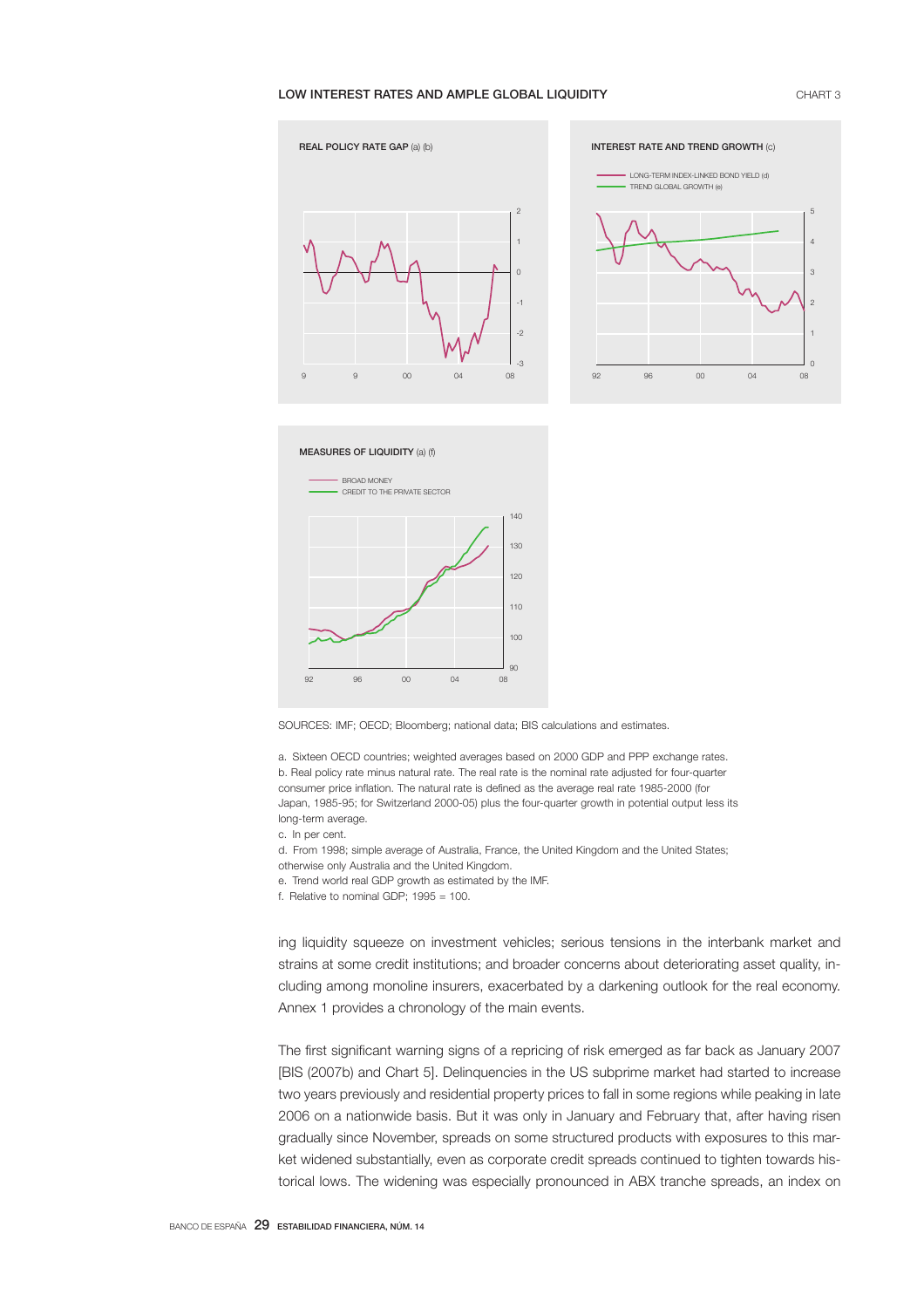# SPECTACULAR GROWTH OF CREDIT RISK TRANSFER INSTRUMENTS CHART 4





SOURCES: IMF; CreditFlux Data+; ISDA; national data; BIS calculations.

a. In trillions of US dollars.

b. Of BIS reporting banks; cross-border and local foreign currency claims.

c. Annualised.

d. Sum of cash tranche sizes by pricing date; includes only cash and hybrid structures. Hybrid portfolios consisting mainly of structured finance products different from cash CDOs are

e. Covers about 80% of index trade volume, according to CreditFlux Data+.

home-equity loans, as well as in those of certain mezzanine (BBB) CDO tranches backed by asset-backed securities (ABSs). This increase, itself in part an element in a very brief more general sell-off in markets due to jitters about the economic outlook, was subsequently partly reversed: the uncertainties that had generated it subsided and problems were expected to remain limited and contained in the subprime segment.

Expectations were dashed in mid-June, however, when signs of a more damaging repricing began to multiply. Spreads started to climb much more sharply again following downgrades of

excluded.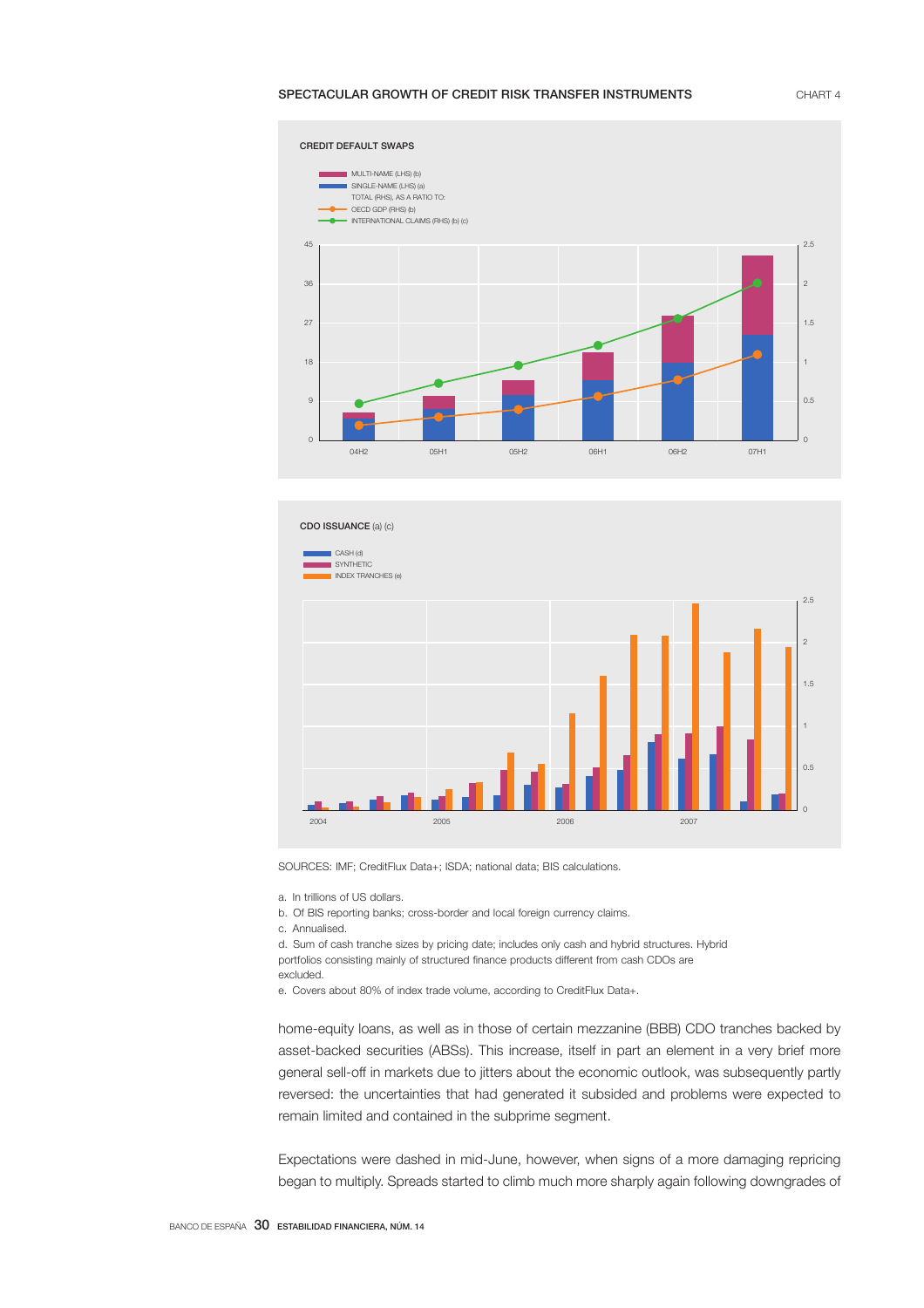### US SUBPRIME MORTGAGE MARKET COMES UNDER STRESS **CHART 5** CHART 5







SOURCES: Datastream; JPMorgan Chase; LoanPerformance.

a. House price indices; Q1 2000 = 100.

b. Subprime loan delinquencies as a percentage of total subprime loans; seasonally adjusted, in per cent.

c. JPMorgan Chase home equity (ABX.HE 2006-2) floating closing on-the-run spreads, in basis points.

d. Spreads over Libor of tranches of CDOs backed by mezzanine tranches of ABSs, in basis points (primary market). The horizontal paths starting in July reflect stale quotes, owing to the drying-up of market liquidity.

ABS mortgage pools and, above all, in response to reports that two Bear Stearns hedge funds might need to be shut down following very heavy losses in a matter of weeks. Particularly disruptive was another round of unexpected downgrades in mid-July, when CDO tranches were put under review, against the backdrop of a further stream of bad news in the US mortgage market. Problems spread to the leveraged loan market, as institutional, including hedge fund, demand for collateralised loan obligations (CLOs) faltered, preventing the market financing of the deals already in the pipeline (Chart 6). Paper backed by commercial real estate collateral also suffered.

The true amplitude of the unfolding turmoil became evident only in late July-early August, when a liquidity crunch began to surface through a series of confidence-shaking news [BIS (2007c)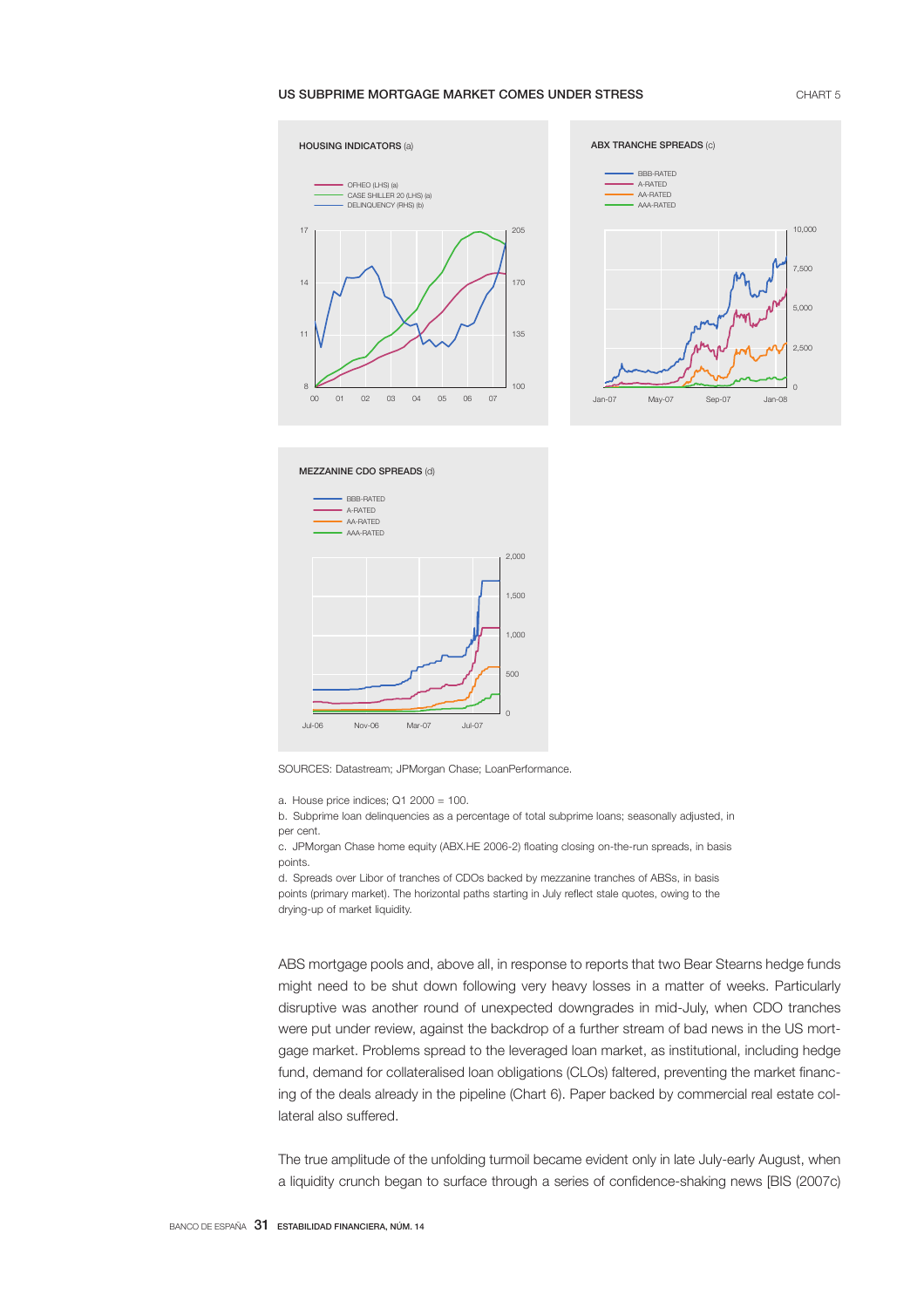## **CREDIT SPREADS SURGE AND ISSUANCE SLUMPS CHART 6** CHART 6







SOURCES: Bloomberg; International Index Company; JPMorgan Chase; Loanware; Markit.

- a. Three-month moving averages, in US dollars.
- b. Data for August 2007 are partial.
- c. Index spreads for five-year CDSs on syndicated US loans.

d. Index spreads for BBB tranches of commercial mortgage-backed securities (index series 2 and 3).

e. Emerging market debt, high-yield bonds, investment grade debt, private equity, hedge funds and trust-preferred securities.

and Chart 7]. In late July, still very much below the radar screen, some asset-backed commercial paper (ABCP) programmes started to face roll-over difficulties, as nervous investors began to pull back following concerns about their underlying asset quality, forcing the providers of liquidity backup to step in. On 30 July IKB, a German bank, unable to take over the obligations of its struggling ABCP funding vehicle, had to be supported with a cash injection from its main shareholder bank, KfW, pointing to serious asset quality strains at an institution rated investment grade. In early August, a number of further ABCP programmes exercised for the first time the option to extend maturities. And on 9 August, highlighting the underlying problems, Paribas suspended redemptions on three of its funds, stating that "the complete evaporation of market liquidity" had made it "no longer possible to value fairly the underlying US ABS assets".

It was on 9 August that the dislocations hit simultaneously and with full force the interbank markets of a number of mature economies, not least those in the United States and the euro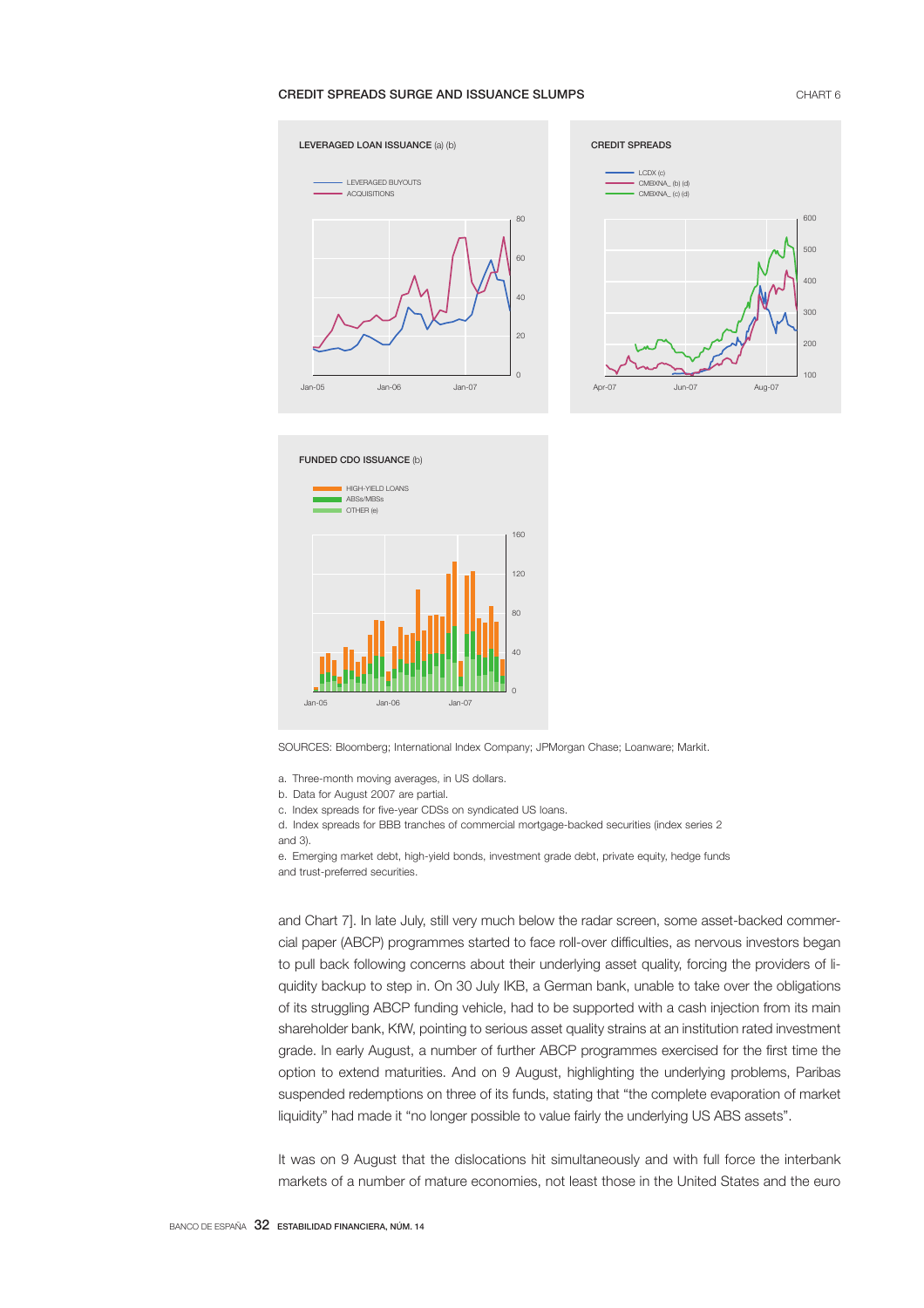#### THE ASSET-BACKED COMMERCIAL PAPER (ABCP) MARKETS SEIZE UP CHART 7



SOURCES: Bloomberg; Federal Reserve Board; BIS calculations.

NOTE: The vertical lines indicate 9th August.

a. In trillions of US dollars.

b. ABCP yield minus the corresponding Libor rate, in basis points; ABCP yields for A1+ rated issues.

area, ushering in a prolonged phase of tensions (Chart 8). These tensions took a variety of forms, including higher volatility in the overnight and longer rates, a sharp increase in the interbank rate risk premium beyond the shorter maturities, not least one to three months, a drop in volumes, signs of rationing and greater dispersion in pricing [Michaud and Upper (2008), Gyntelberg and Wooldridge (2008)]. As banks began to hoard liquidity and became reluctant to lend to each other, the risk premium reflected a mix of liquidity and counterparty credit risks, in proportions that proved hard to disentangle.

The serious dislocations in the interbank market prompted an immediate response by central banks [Borio and Nelson (2008)]. Indeed, news of large-scale exceptional injections of liquidity and public statements aimed at calming disorderly markets were the strongest signal that the turmoil had reached a new dimension. Central banks in a number of industrialised economies, including the United States, the euro area, Japan, the United Kingdom, Canada, Switzerland and Australia, adjusted their operations to ensure that they continued to implement their monetary policy effectively, retaining control over the relevant short-term rates, and to promote orderly conditions in the term market segment.<sup>3</sup> The measures culminated in coordinated action announced on 12 December, which included the setting-up of US dollar swap lines between the Federal Reserve, the ESCB and the Swiss National Bank. These measures were partly intended to address a reintensification of tensions at year-end, owing to the usual seasonal pressures on liquidity.

Subsequent developments marked a gradual shift in the overt nature of the turmoil, from liquidity to asset quality concerns [BIS (2007d)]. Liquidity tensions in the interbank markets and in money markets generally tended to ease, especially following year-end. By contrast, on bal-

<sup>3.</sup> To a degree that depended on the extent and nature of the dislocations and on the features of operating frameworks, measures included: increasing the size and frequency of the operations; adjusting terms on standing facilities, discretionary operations and arrangements influencing banks' demand for reserve balances; broadening the range of counterparties and eligible collateral; and lengthening the maturity of the liquidity injections.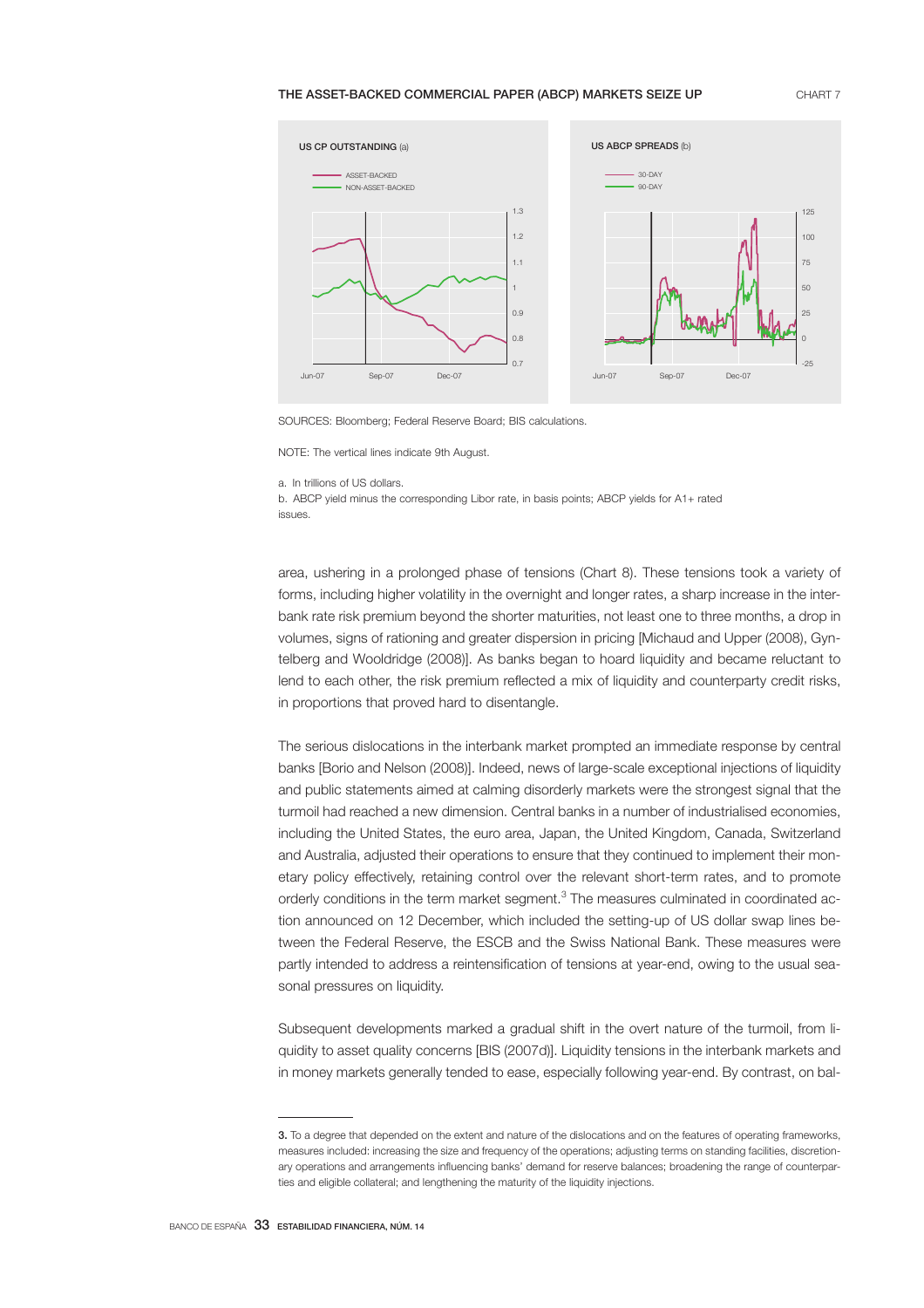## **INTERBANK MARKETS SEIZE UP CHART 8**

Three-month Libor-OIS spread (lhs) and money market rates (rhs)







SOURCES: Bloomberg; BIS calculations.

NOTE: The vertical lines indicate 9th August.

a. Libor rate minus OIS rates (for the euro area, EONIA swap; for the United Kingdom, SONIA swap); in basis points.

b. Reference rate; for the United States, effective fed funds rate, for the euro area, EONIA; for the United Kingdom, overnight Libor.

c. Policy rate; for the United States, Fed Funds target rate, for the euro area: minimum bid rate in the main refinancing operation; for the United Kingdom: official Bank rate.

ance, despite some waxing and waning in response to macroeconomic news and central bank actions, credit concerns tended to grow. This was reflected in a further, but more generalised, widening of credit spreads into the first two months of 2008, with the spreads measuring conditions in the housing market and the strength of financial institutions being particularly affected (Chart 9).

A number of factors were at work. Writedowns at financial institutions accumulated beyond expectations, with some institutions seeking (and managing) to raise external capital to replenish their buffers. Credit standards tightened further, beyond the sectors most directly affected by the turmoil. The situation in the US housing market continued to deteriorate. The ratings of monoline insurers came under growing pressure, threatening knock-on effects on the asset quality of the structured products and municipal securities that they insured. More generally, the macroeconomic outlook darkened, underlined by a series of macroeconomic announce-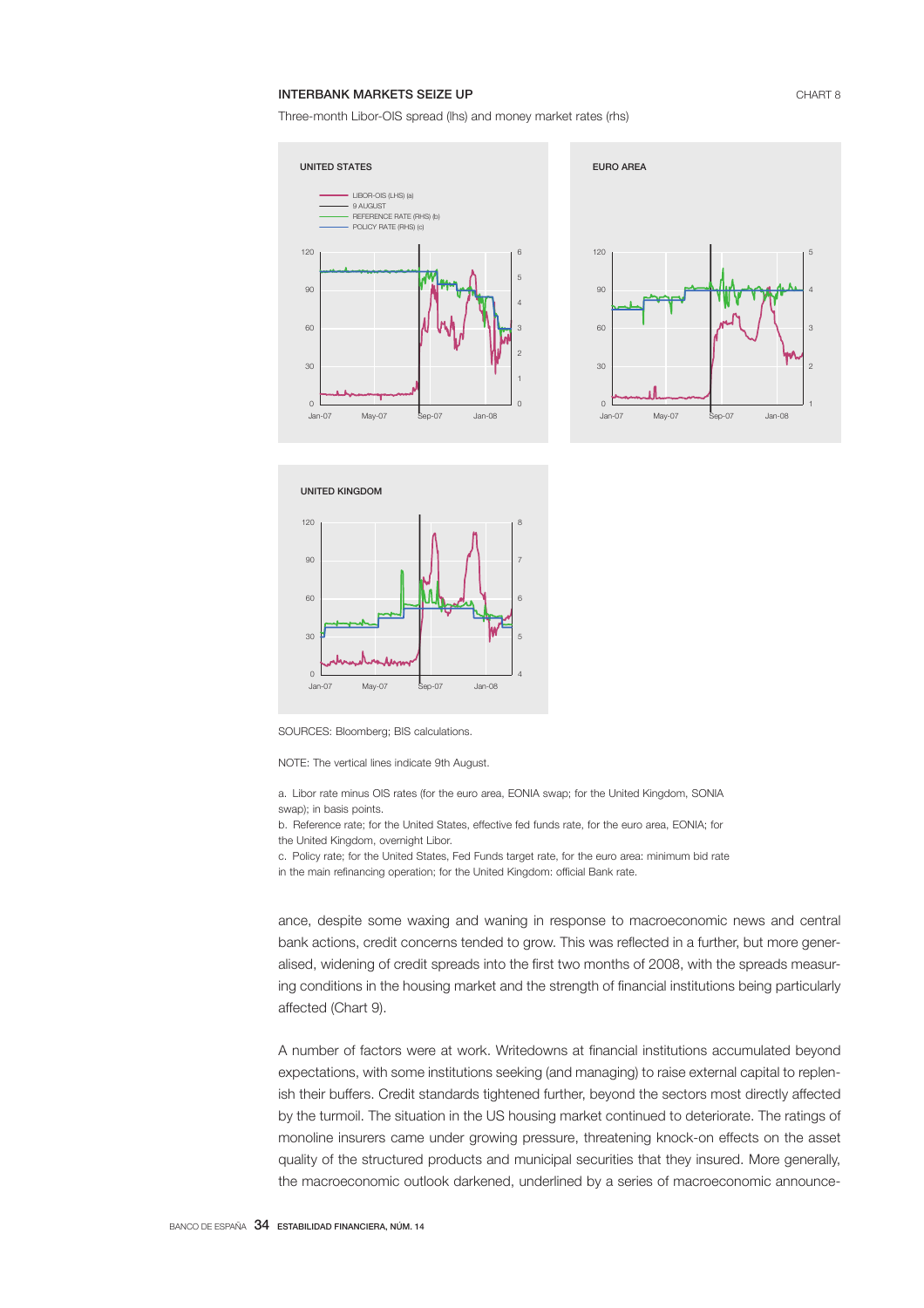# GROWING CONCERNS ABOUT THE FINANCIAL SECTOR **CHART 9** CHART 9





LENDING TERMS AND CONDITIONS



Sources: Federal Reserve Board; Markit; BIS calculations.

a. Average of five-year CDS spreads; 1 January 2007 = 100.

b. Twenty large, internationally active banks from France, Germany, Japan, Switzerland, the

United Kingdom and the United States (average rating of Aa2).

c. Twenty large industrial and consumer goods companies with the same country composition and average rating as the sample of banks described above.

d. Seven financial guarantors.

e. In per cent. The sample comprises 8 commercial and 6 investment banks in North America (NA) and 11 universal banks in Europe.

f. Net percentage of domestic respondents tightening standards for commercial and industrial (C&I) loans for large and medium-sized firms seeking loans.

g. Net percentage of domestic respondents increasing spreads of loan rates over banks' cost of funds for large and medium-sized firms seeking loans.

h. Net percentage of domestic respondents tightening standards on consumer loans (excluding credit cards).

ments at the turn of the year that signalled a potentially serious deterioration in the US economy. In response to the worsening outlook, the Federal Reserve quickened the pace at which it had begun to ease policy in September, making an extraordinary 75 basis point inter-meeting cut on 22 January, followed by another 50 basis point cut eight days later.

At the time of writing, the signs are that the financial strains will not disappear so easily. The recapitalisation of monoline insurers is proving difficult. In the United States, the problems experienced in the subprime mortgage market have continued to spread to other forms of 2.3 THE NEXT ACT(S)?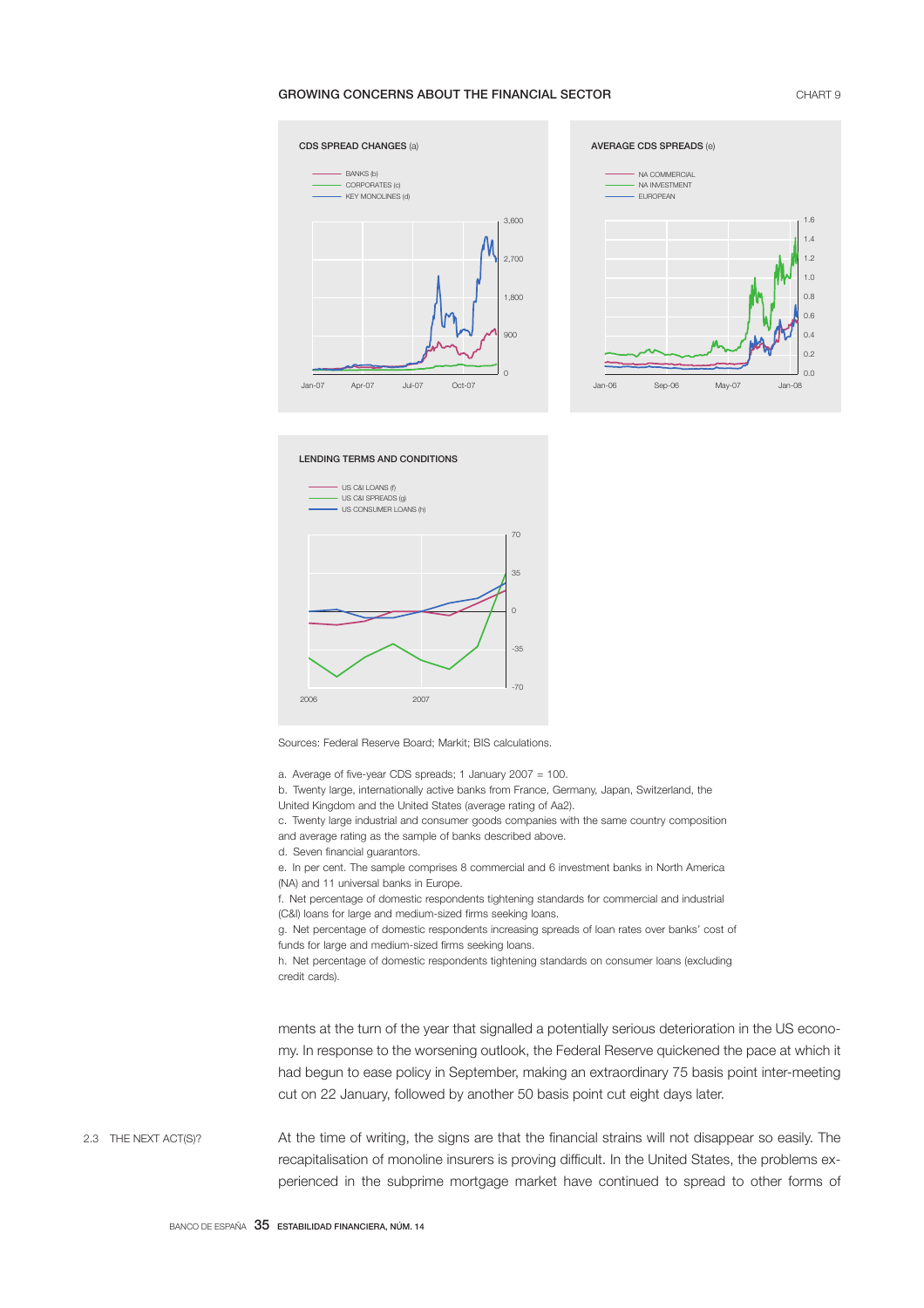household debt, both within the mortgage segment and beyond. In addition, there are indications that the commercial real estate sector is weakening. The outlook in the leveraged loan market, in both the United States and Europe, is worsening, and default rates are expected to rise. A softening in economic activity has become visible also outside the United States, especially in those countries that have shared the features of the US expansion. The deleveraging process is bound to be painful. And the turn of the credit cycle is likely to remain a significant source of headwinds for the global economy.

Importantly, this is likely to occur even if there is no independent deterioration in the real economy. The processes underlying the turmoil have a dynamics of their own which point in that direction. One reason is the dynamics of property prices. In contrast to, say, equity prices, property prices exhibit considerable inertia ("positive serial correlation"), over and above their dependence on macroeconomic conditions [eg Borio and McGuire (2004), Zhu (2005), Davis and Zhu (2004)]. This reflects mainly the fact that these markets do not "clear" as fast as those of other assets. Recent softness following the previous boom, therefore, is likely to be less responsive to any positive stimuli that may come from policy or the real side of the economy. A second reason is the dynamics of credit quality. There is a well known "seasoning" effect in credit quality whereby, other things equal, it normally takes two to three years before new credits go sour. Moreover, for reasons that will be discussed later, it is equally well known that the worst credits are granted towards the peak of the boom. And the revision in credit rating methodologies and the updating of inputs is likely to represent an additional source of pressure. A third, and equally well known, reason is the self-reinforcing dynamics of the credit-asset price cycle. Even disregarding any obvious self-reinforcing feedback effects with the real economy, credit availability and asset prices can feed on each other, both on the way up and on the way down, as theory, casual observation and more formal empirical evidence indicate.<sup>4</sup> Credit availability constrains the ability to turn perceptions of value into effective purchasing power; asset price valuations in turn influence the ability to obtain external funding.

# *3 The financial turmoil: a preliminary interpretation*

3.1 A CHARACTERISATION

At bottom, the characterisation of the dynamics of the financial turmoil is rather simple. The turmoil represented a sharp repricing of credit risk that, given the leverage built up in the system, led to, and was exacerbated by, an evaporation of liquidity in many markets, including in the interbank market. The repricing, which happened to have the US subprime mortgage market at its initial epicentre, followed a prolonged phase of broad-based and aggressive risktaking. It was amplified by the great opacity of new instruments, such as structured credits, and of the distribution of exposures across the system. This led to a crisis of confidence in valuations, triggered by unexpected rating agency downgrades, and to a generalised distrust of counterparties, as market participants wondered about the size and character of their own exposures and of those of others. The crisis of confidence in turn triggered an evaporation of market liquidity for the instruments concerned and of funding liquidity for those institutions suspected of being vulnerable to the market disruption. As time passed, the underlying asset quality weaknesses inevitably became more evident.

Banks were affected for a number of reasons. For one, they had actually invested in subprime market securities directly, but this was a comparatively small part of the story. More importantly, they had provided backup credit lines for special purpose vehicles (SIVs and conduits) that held those securities – vehicles which had grown very rapidly in previous years. And they could no longer count on markets to absorb underwritten credits ("warehousing risk"), be these in the form of mortgages or leveraged loans. As a result, banks became very concerned

<sup>4.</sup> On the theory, see eg Kiyotaki and Moore (1997) and Bernanke et al. (1999); for some evidence, see eg Borio et al. (1994), Davis and Zhu (2004) and Goodhart et al. (2005).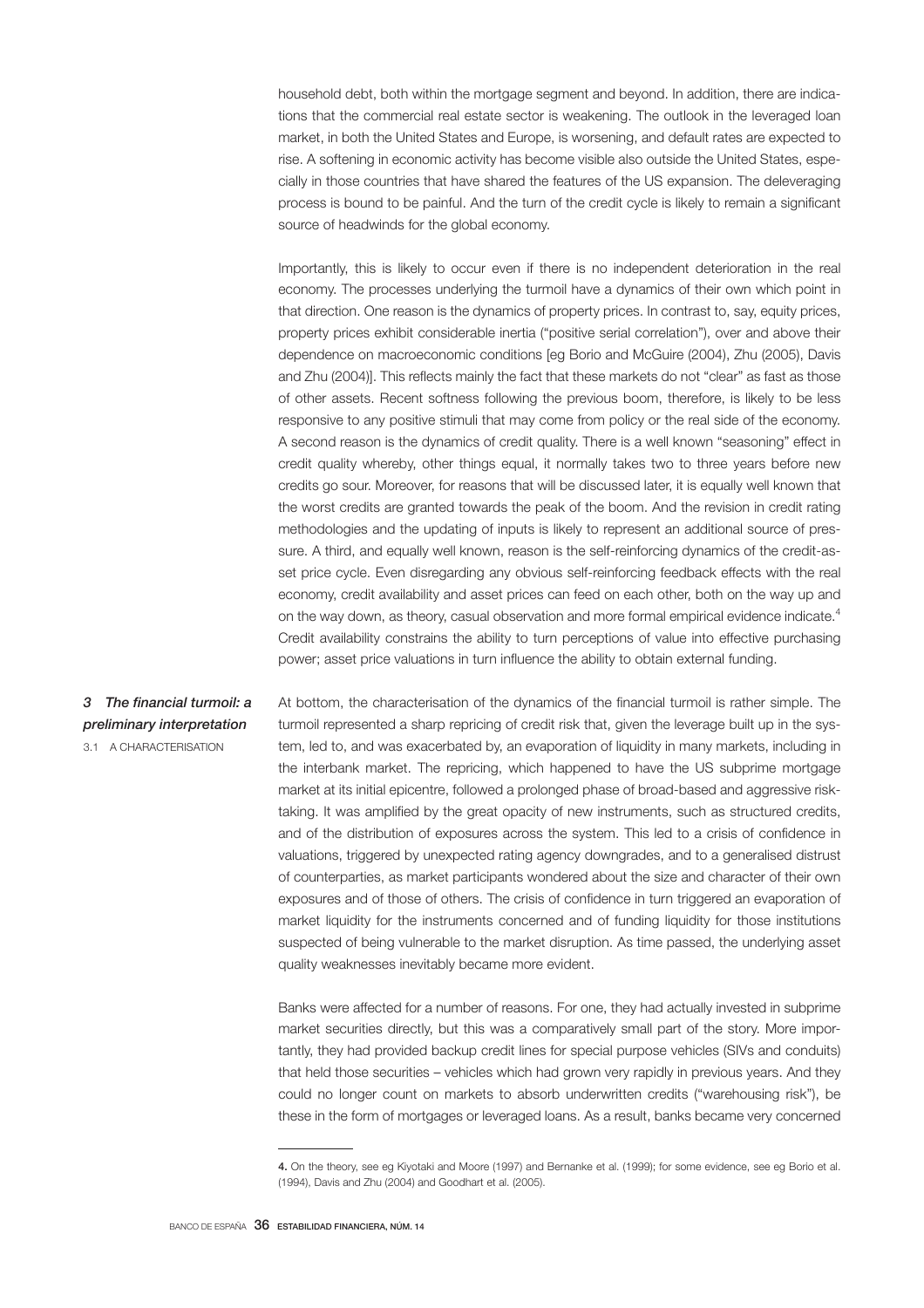with the liquidity and capital implications of potential large-scale involuntary reintermediation, causing them to retrench. Even though the deterioration in the US subprime market was the key trigger of the financial turmoil, banks in several jurisdictions were faced with substantial liquidity pressures. In large part, these pressures arose because they had invested in subprime-related assets or were otherwise exposed to the drying-up of the market for ABSs.<sup>5</sup>

Beyond this characterisation, however, it is important to distinguish the idiosyncratic and new aspects of this episode of financial distress from the more systematic ones, which tend to be shared by all. It is to these aspects that we now turn.

So far, the two most salient idiosyncratic aspects of the current turmoil are the role of structured credit products and that of the O&D business model. The former has to do with the nature of new financial products; the latter with how the products are produced and disseminated within the financial system. Both have been the focus of attention in much of the recent policy debate. Consider each in turn. 3.2 WHAT IS NEW?

> The role of *credit structured products* has been so prominent that the recent turmoil is turning out to be the first major test of the resilience of the new credit risk transfer instruments spawned by the latest financial innovation wave. There are three interrelated specific characteristics of these products that may have contributed to the turbulence.

> First, their payoffs can be highly non-linear [Fender et al. (2008)]. They tend to produce steady streams of returns in good times, but can result in heavy losses in bad times. In other words, their sensitivity to the more systematic aspects of the business cycle, such as asset prices and incomes, can be quite high, but cannot be perceived by investors for typical variations in the underlying variables in good times, as it is highly asymmetric and subject to strong threshold effects. Otherwise stated, they can have high "embedded leverage".

> Second, for similar reasons, the risk profile of structured products can be quite different from that of traditional bonds. As emphasised well before the turmoil in a number of official reports [eg CGFS (2005), Fender and Mitchell (2005)], it is common for tranches of structured products with the same expected (average) loss (or probability of default) as an individual bond to be exposed to a much higher probability of large losses (eg to have a higher "unexpected" loss or be exposed to higher "tail risks"). Since credit ratings only capture expected losses or probabilities of default, it can be highly misleading for investors to extrapolate the credit risk profile of these securities from those ratings.

> Finally, modelling the future default and the risk profile of these instruments is itself subject to considerable uncertainty [Fender and Kiff (2005), Tarashev and Zhu (2007)]. This reflects both the limitations of current models and difficulties in estimating key model parameters with any degree of confidence, especially given the short history of these products. Obtaining estimates of correlations of default is an obvious example. These shortcomings may be reflected in the prices at which the instruments trade and, where liquid markets do not exist, they imply that the corresponding marking-to-model point estimates are subject to a high degree of uncertainty.

> These characteristics have likely played a role both during the build-up of risk-taking and during the turmoil. During the build-up, they may have contributed to lulling participants into a

<sup>5.</sup> Given that a number of these financing vehicles were funded in US dollars, even if actually located elsewhere, liquidity pressures were felt especially in this currency. This explains the scramble for US dollars by European institutions, particularly felt in FX swap markets, as they raised other currencies and swapped them into dollars [Baba et al. (2008)].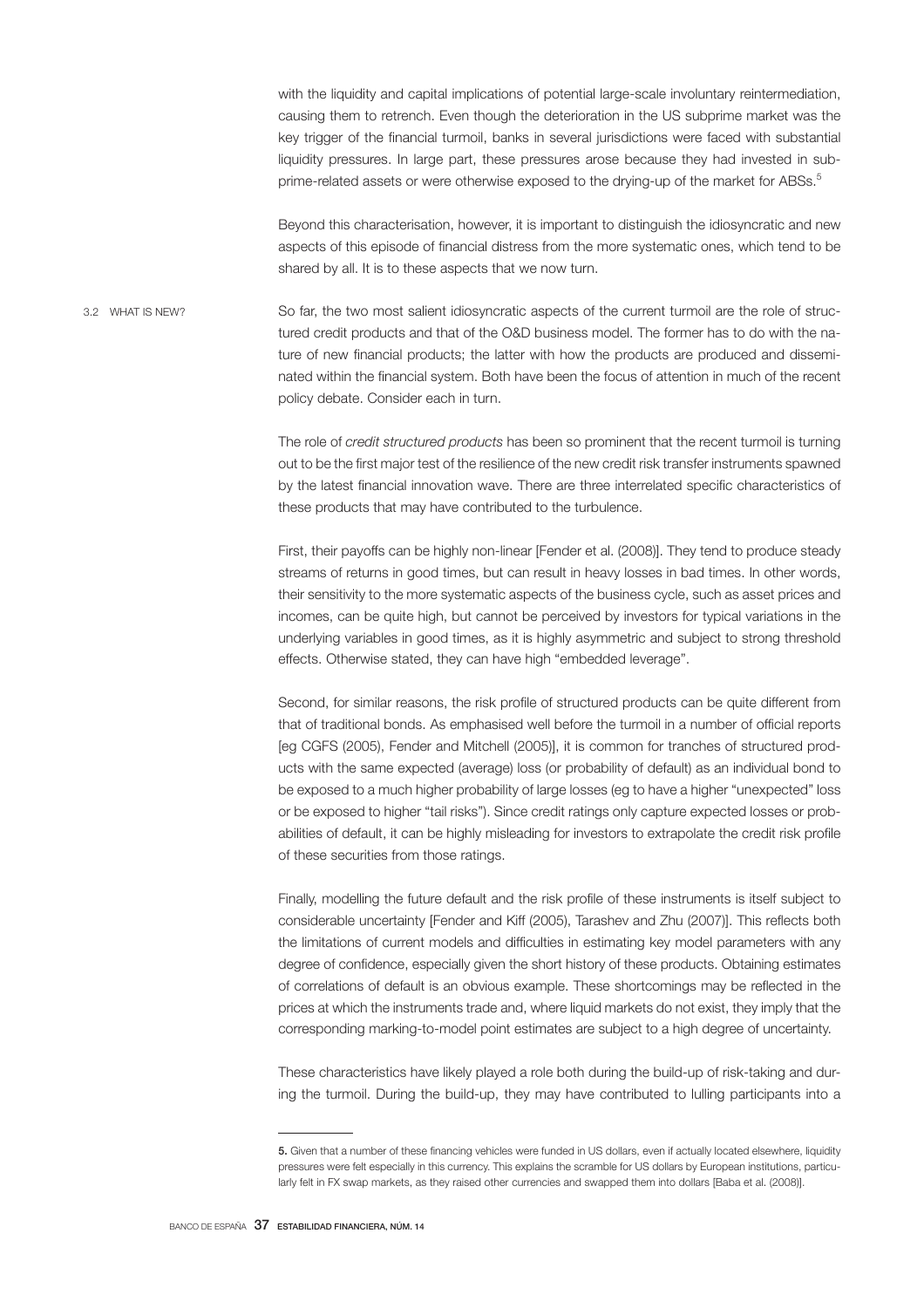false sense of security. For instance, there is evidence that investors tended to rely excessively on credit ratings as indicators of risk. During the turmoil, these features no doubt contributed to the loss of confidence and the evaporation of market liquidity. They help to explain the virulent reaction triggered by the unexpected downgrades and by the equally unexpected large losses incurred on the instruments, as investors lost trust in the rating process and in observed valuations. The evaporation in market liquidity in turn forced firms to increase their reliance on marking-to-model, further amplifying the uncertainty surrounding the value of the instruments in stressful market conditions.<sup>6</sup>

The *O&D business model* is not new. After all, it is the very essence of investment banking. And it has been underpinning the growth of the syndicated loan market for many years. Even so, it has been particularly prominent in the current episode for two reasons. At least in the United States, it is the model that underlies the mortgage market, which is heavily securitised [Frankel (2006)]. In addition, and more broadly, it is the model that, partly in order to economise on risk capital and balance sheet liquidity, has encouraged the setting-up of the special purpose vehicles in which exposures to structured products were often located.

Just like for structured products, the O&D model may have contributed both to the build-up of risk and to the turbulence that followed.

During the build-up, it may have added to the forces leading to an underpricing of risks. For one, several observers have noted the potential distortions of incentives in the O&D chain. They have pointed to reduced incentives to screen when originators sell off the credits granted and have noted the dispersion of responsibilities and potential conflicts of interest associated with long and complex chains from origination to ultimate investments (eg originators, brokers, vehicle sponsors, guarantors, rating agents, providers of backup liquidity lines, asset managers, etc).<sup>7</sup> Rating agencies, for instance, have come under significant criticism for possibly having compromised the integrity of their ratings in order to gain additional business, given their dual role as raters of the structured products and as consultants for their packaging. In addition, by appearing to disperse the risks in the system, the O&D model may have allowed the expansion of credit to go further than would otherwise have been the case. Not surprisingly, empirical evidence tends to confirm a positive correlation between the extent to which intermediaries rely on securitisation and their on-balance sheet credit growth [eg Altunbas et al. (2007)].

When risks materialised, the O&D model added to the crisis of confidence. Given the opaqueness of the location of exposures in the system, uncertainty about the solidity of counterparties and investment vehicles caused agents to find safer harbours for their investments and to distrust counterparties. From being a vehicle for the distribution of risks and comfort in the system, securitisation now distributed fear.

The explosive mixture of new financial products and the O&D model largely explain the single most surprising element of the current turmoil, viz the amplitude of the involuntary reintermediation wave that threatened financial institutions, with its immediate and long-lasting dislocations in the interbank markets. This mix provided the raw material for the unprecedented size of the wave and the incentives to generate it.

<sup>6.</sup> In addition to being forced to rely more on marking-to-model, firms may have had an incentive to do so opportunistically, so as not to recognise the distressed prices prevailing in the markets. 7. For some empirical evidence supporting this view in the US mortgage market, see Benjamin et al. (2008). For an extensive and critical analysis of the securitisation chain, also with particular reference to the subprime mortgage segment, see Ashcraft and Schuermann (2008).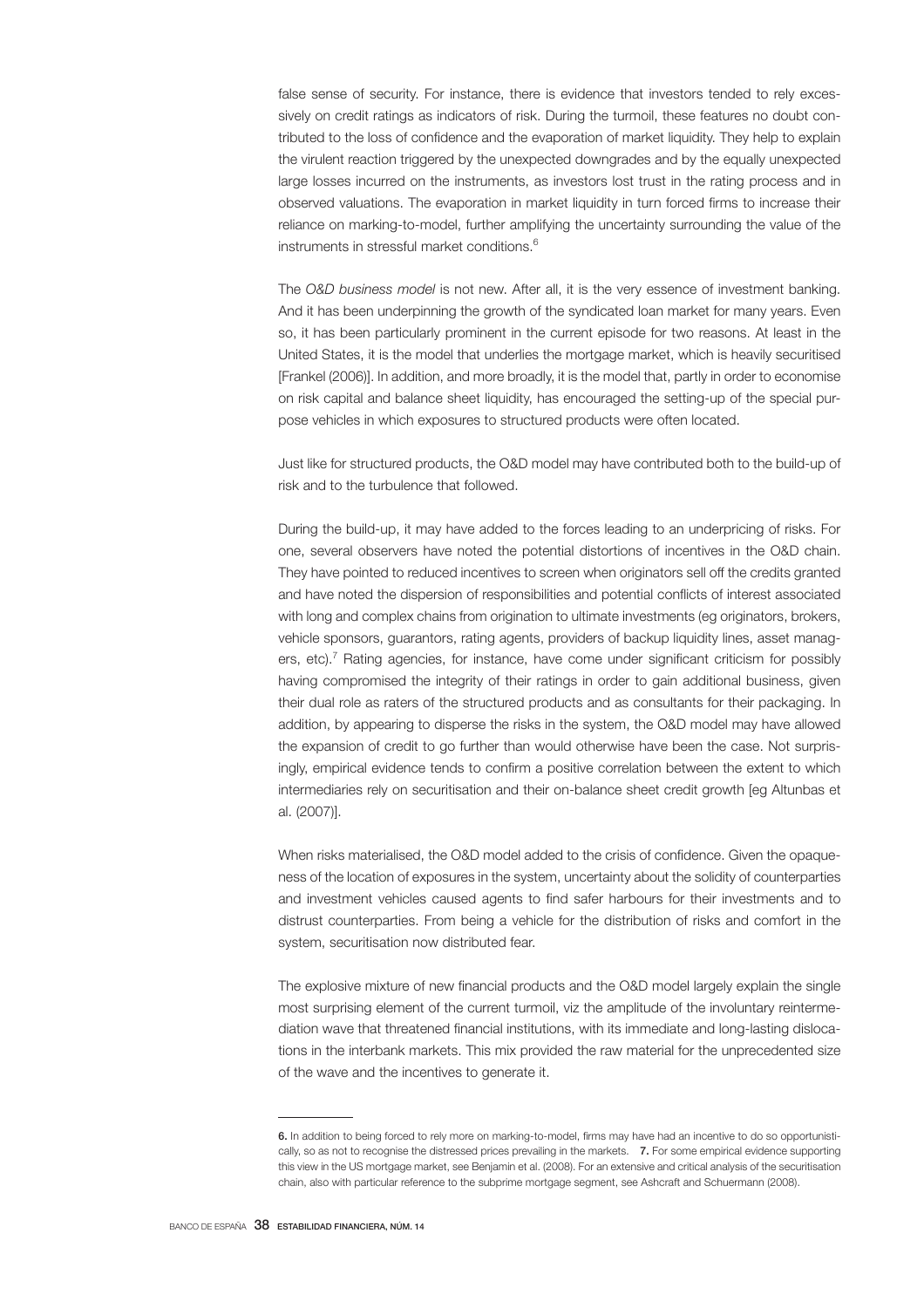At the same time, this wave confirmed two trends that have been in evidence for quite some time, and which are unlikely to be reversed in the future.

The first is the increasingly tight symbiosis between intermediaries and markets [Borio (2003a, 2007a), BIS (2005), Knight (2007, 2008)]. Admittedly, intermediaries and markets have often been seen as alternative forms of arranging financial relationships. In fact, however, they are highly complementary. Intermediaries such as banks have become increasingly reliant on markets as a source of income and for their risk management, through their hedging operations. Markets in turn have become increasingly dependent on intermediaries for the provision of market-making services and of funding liquidity (eg credit lines), which underpins their smooth functioning.

The second, which in part follows from the first, is the tight self-reinforcing link between market and funding liquidity [Borio (2003a)]. This had already been evident in previous episodes of turbulence. For instance, it was highly prominent in the LTCM crisis of 1998, when, in the presence of counterparty risk, increases in margin requirements and cuts in credit lines (ie reductions in funding liquidity) exacerbated the evaporation of market liquidity. And banks have typically seen demands on their credit lines blow up when markets seize up, as highlighted by previous cases of problems in commercial paper markets, including as recently as in 2002, when the uncollateralised segment of the market came under strain.<sup>8</sup>

Thus, it is not the mechanisms behind the unprecedented involuntary intermediation wave that should have been surprising, but its sheer size. And this, in turn, is largely explained by the sheer size of the special purpose vehicles that had grown exponentially in recent years – a thinly capitalised "shadow banking system", involved in large-scale liquidity and maturity transformation, that had escaped the attention of many, including in the official community.

While the idiosyncratic aspects of the current turmoil are easily identifiable, those that it shares with previous such episodes are arguably more important, since they are likely to reflect the more enduring features of the dynamics of financial instability. As John Kay (2007), the British economist, has so aptly put it, drawing parallels between the current turmoil and some previous ones: "Each generation repeats the experience of its predecessors, not in broad outline but in considerable detail." 3.3 WHAT IS NOT NEW?

> All episodes of financial distress of a systemic nature, with potentially significant implications for the real economy, arguably have at their root an overextension in risk-taking and in balance sheets in good times, masked by the veneer of a vibrant economy. This overextension generates financial vulnerabilities that are clearly revealed only once the economic environment becomes less benign, in turn contributing to its further deterioration. The risk that builds up in good times simply materialises in adversity. The build-up and unwinding of financial imbalances is what can be termed the potential "excessive procyclicality" of the financial system [Borio et al. (2001), Goodhart (2004)]<sup>9</sup>.

> As argued extensively elsewhere, there are basically four factors that can explain this overextension [Borio (2007a)]. One is the asymmetric information that plagues all financial activity,

<sup>8.</sup> Ironically, the fact that the asset-backed segment escaped the episode largely unscathed was one reason why the ABCP segment grew as fast as it did in recent years, only to be at the core of the turmoil in the current episode. 9. The term, in fact, is nothing but a more "modern" way of denoting those processes that, nuances aside, long-standing observers of financial instability such as Kindleberger and Minsky had already extensively and colourfully discussed in their writings [eg Kindleberger (1996), Minsky (1982)]. For a recent analysis of the current turmoil that also emphasises similarities with previous ones along these lines, see Reinhart and Rogoff (2008).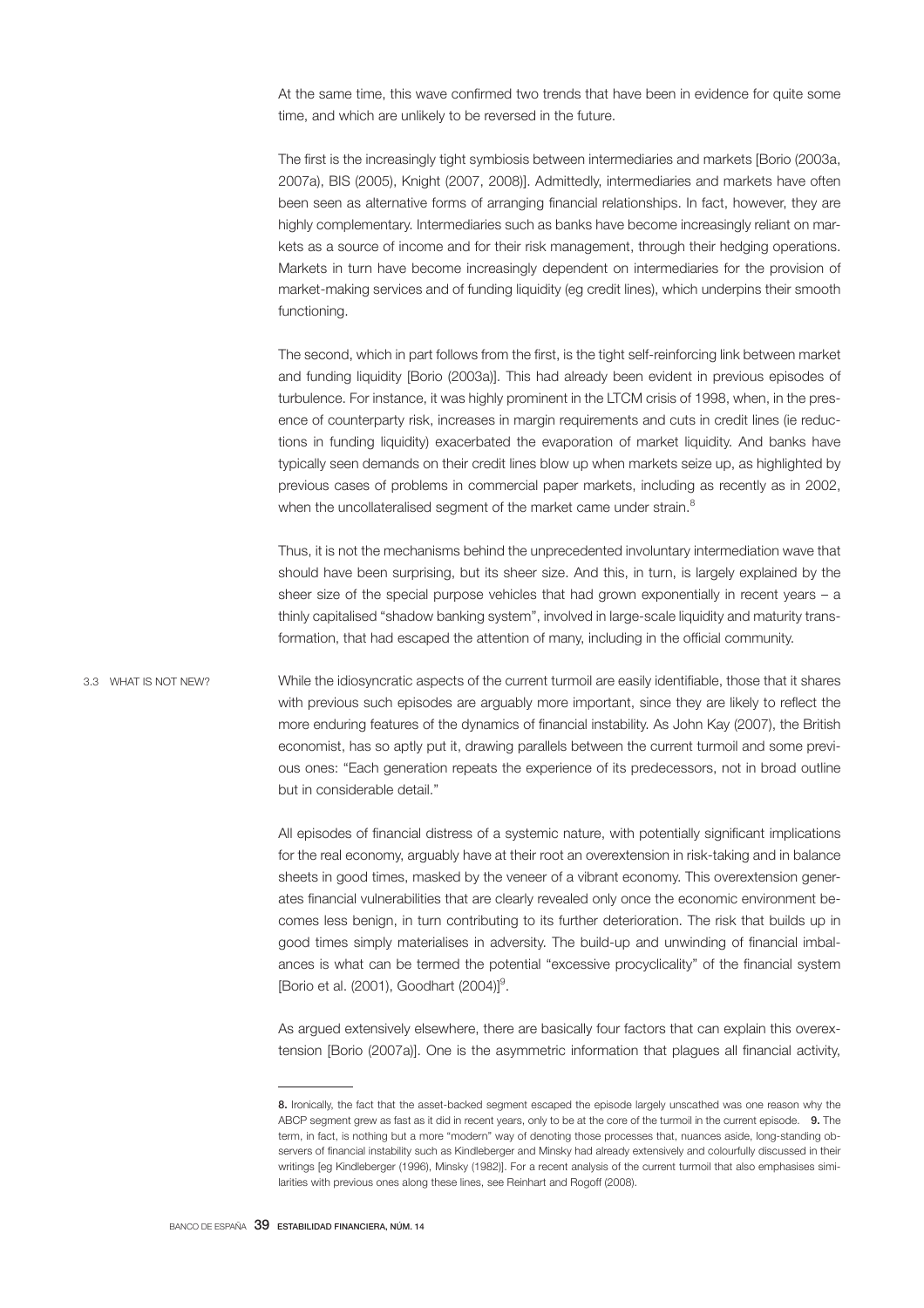particularly as between the ultimate users and providers of funds or between the parties to any trade. This generates considerable scope for conflicts of interest and principal-agent tensions that financial contracting can only partially address. This is true regardless of whether the transfer of funds occurs through "intermediaries" or "markets".<sup>10</sup> A second is limitations in risk perceptions. This has to do with the fact that, for a number of reasons, it seems much harder to measure the time dimension than the cross-sectional dimension of risk, especially how risk for the financial system as a whole evolves over time [Borio et al. (2001)]. A third is limitations in incentives. Beyond those involved in the conflicts of interest noted above, the key limitation here refers to the fact that actions that are individually rational and compelling may not result in desirable aggregate outcomes. Familiar economic notions here are herding, coordination failures and prisoner's dilemmas. This implies, for instance, that even when risks are recognised, it may sometimes be difficult for market participants to withdraw from the fray, as the short-term pain is not seen as offset by future potential gains.

The final factor is the strong positive feedback mechanisms that operate within the financial system and between the financial system and the real economy. A well known example is the potential self-reinforcing process that involves profitability, revealed risk appetite, asset prices, short-term volatility and market liquidity. Another one is the similar self-reinforcing process that involves the availability of and terms on external financing, asset prices and output. These feedback mechanisms highlight the true distinguishing feature of the financial system from any other sector. Elsewhere, an increase in supply tends to reduce the equilibrium price and is hence self-equilibrating. By contrast, in the financial sector, increases in the supply of funds (eg credit) will, up to a point, create their own demand, by making financing terms more attractive, boosting asset prices and hence aggregate demand. In a sense, a higher supply (of funding liquidity) ultimately generates its own demand.

These factors, especially the last three, can arguably help to explain a number of regularities. First, market indicators of risk, such as risk premia, tend to be comparatively low precisely before the peak of the financial cycle, when, in retrospect at least, it turns out that risk was highest. As Greenspan (2005) put it, "...history has not dealt kindly with the aftermath of protracted periods of low risk premiums". Second, as noted earlier, underwriting standards become looser during particularly benign conditions in the more mature stages of credit booms, with the loans granted during those stages having the worst ex post default performance.<sup>11</sup> Finally, and probably most telling, there is also evidence that real-time indicators of financial imbalances, in the form of the coexistence of unusually rapid expansion in credit and asset prices, have useful predictive content for subsequent widespread financial distress, output weakness and disinflation, over horizons of two to four years ahead, depending on the calibration [Borio and Lowe (2002, 2004)]. Moreover, such macro indicators can also help to improve the predictive content of popular micro models of default risk, including those widely used in the financial industry [Tarashev (2005)].

The implication of all this is simple. The build-up of risk in the financial system is especially insidious as the underlying mechanisms are highly non-linear. It is very much akin to the risk associated with the payoffs from the extension of guarantees or the writing of options: a steady premium paid upfront suddenly gives way to a large payment that offsets the previous receipts [Knight (2007)]. The very build-up of tail risk generates the impression of stability. Ex-

<sup>10.</sup> Think, for instance, of the principal-agent and potential conflict of interest issues that arise in the underwriting of securities or in the offloading of assets from balance sheets [eq Hellwig (2007)], 11. Some empirical work has documented this tendency as well as the broader tendency of rapid credit growth to go hand in hand with deteriorating credit quality [Jiménez and Saurina (2006), Foos et al. (2007)].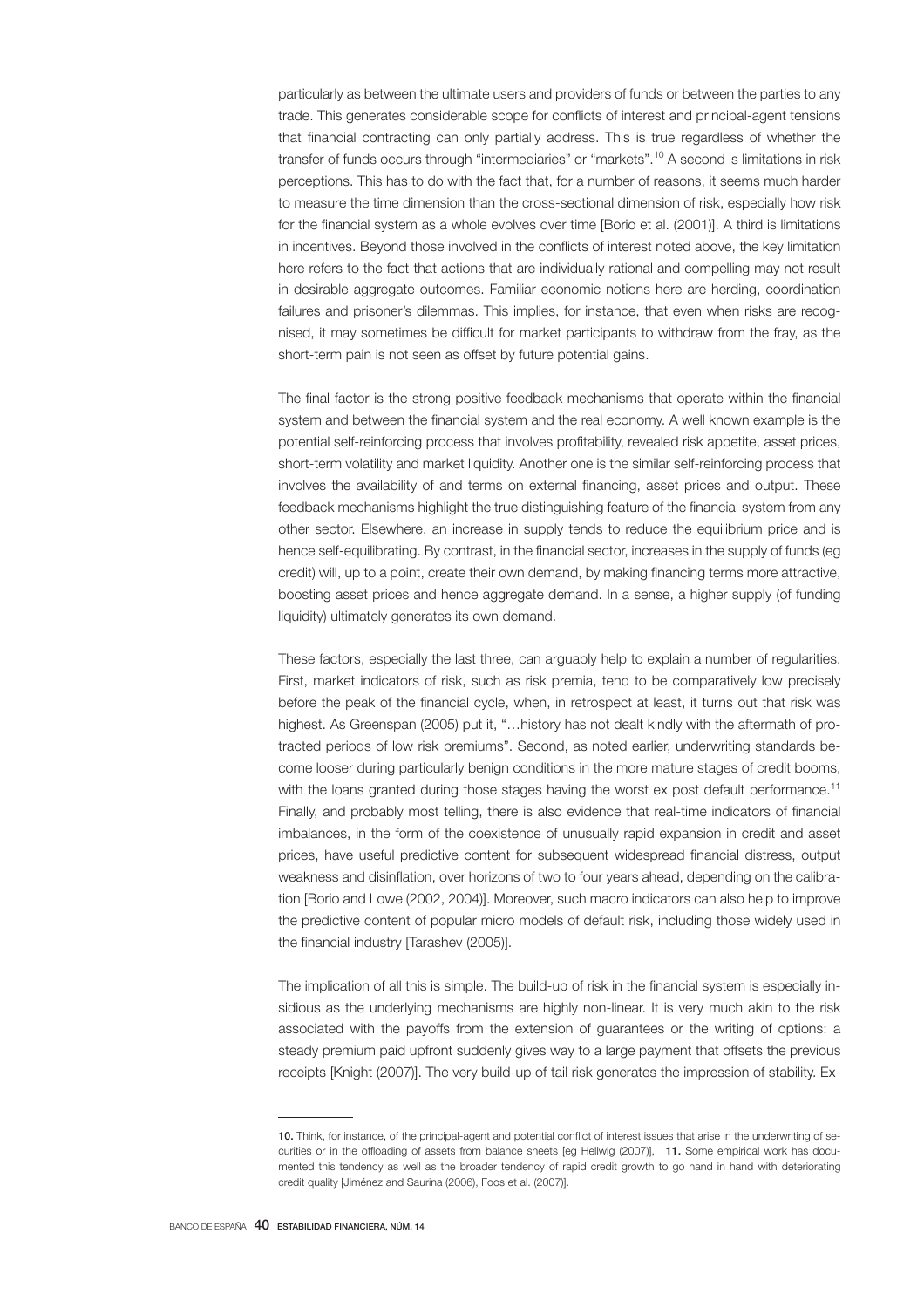traordinary increases in asset prices raise the probability of their subsequent reversal, while the leverage that builds up in the system increases the vulnerabilities to that reversal. And yet, in the process, the system seemingly goes from strength to strength, appearing to validate the strong asset prices and risk premia.

The current turmoil has been no exception. For those who share the perspective just outlined, signs of excessive risk-taking were not hard to see; moreover, several observers, including in the official sector – the BIS among them – did not hold back warnings to that effect [eg BIS (2005, 2006, 2007a), Knight (2007)]. The sustained global rapid increase in credit and asset prices, the exceptionally low risk premia and volatilities across asset classes, on the back of a widespread search for yield, and the accompanying evidence of a relaxation of underwriting standards and aggressive pricing were all unmistakable symptoms.

This analysis also has implications for the role of the idiosyncratic factors. They are themselves more symptoms than underlying causes. They are the specific form in which those causes happen to manifest themselves in a particular episode. For example, it is not surprising that some form of financial innovation typically has a role to play behind the turbulence. It is not just, or indeed mainly, that risks are harder to assess because the instruments or forms of finance are new. More to the point, these innovations increase the temptation to disregard the cautionary tales drawn from past experience, by providing yet another justification to discount it. The present, that is, is surely different from the past.<sup>12</sup>

From a broader perspective, arguably the episode in the postwar era that resembles most closely the current one is that which saw serious financial strains in mature economies at the start of the 1990s following the boom of the second half of the 1980s [Borio and Lowe (2004)]. This is so especially if the 2000 bust in equity prices is equated to the 1987 stock market crash. Then, as now, a number of countries saw major expansions in credit and asset prices, with the monetary easing following the stock market crash helping to support the rapid increases in property prices that then weakened at the turn of the decade. Then, as now, the subsequent reversal caused strong headwinds in several mature economies. On that occasion, with some differences in timing, a number of outright banking crises followed.

To be sure, a number of significant differences are also apparent. In the current upswing, the household sector has been much more prominent. In the aggregate, corporate balance sheets are in better shape now, even though the current period has seen an LBO wave reminiscent of that of the 1980s [Borio (1990a,b)]. Correspondingly, except for the last few years, the boom in property prices has been largely concentrated in the residential property segment; in the 1980s, both segments had been more generally affected. And banks have substantially higher levels of capital now than then, although judged by the "standalone" ratings, which strip out the impact of perceived external support, the differences in the health of balance sheets do not appear commensurately high [BIS (2007a)]. Even so, the qualitative similarities are rather evident.

This analysis has a number of implications for policy. The overarching one is that while it is tempting to address the most conspicuous problems highlighted by the present turmoil, there is a risk of focusing too much on the symptoms, rather than on the underlying causes. What *4 The financial turmoil: policy considerations*

<sup>12.</sup> Similarly, it is all too easy to be too critical of the O&D business model. From a longer-term perspective, there are easily discernable cycles in the assessment of the merits of various forms of organisation of financial intermediation. In the 1980s, when Japan was booming, the bank-centred model was regarded as vastly superior to the market-centred model, only to be heavily discredited after the banking crisis there. The present criticism of market-centred finance is probably just as exaggerated as the unqualified praise that it received during the recent boom.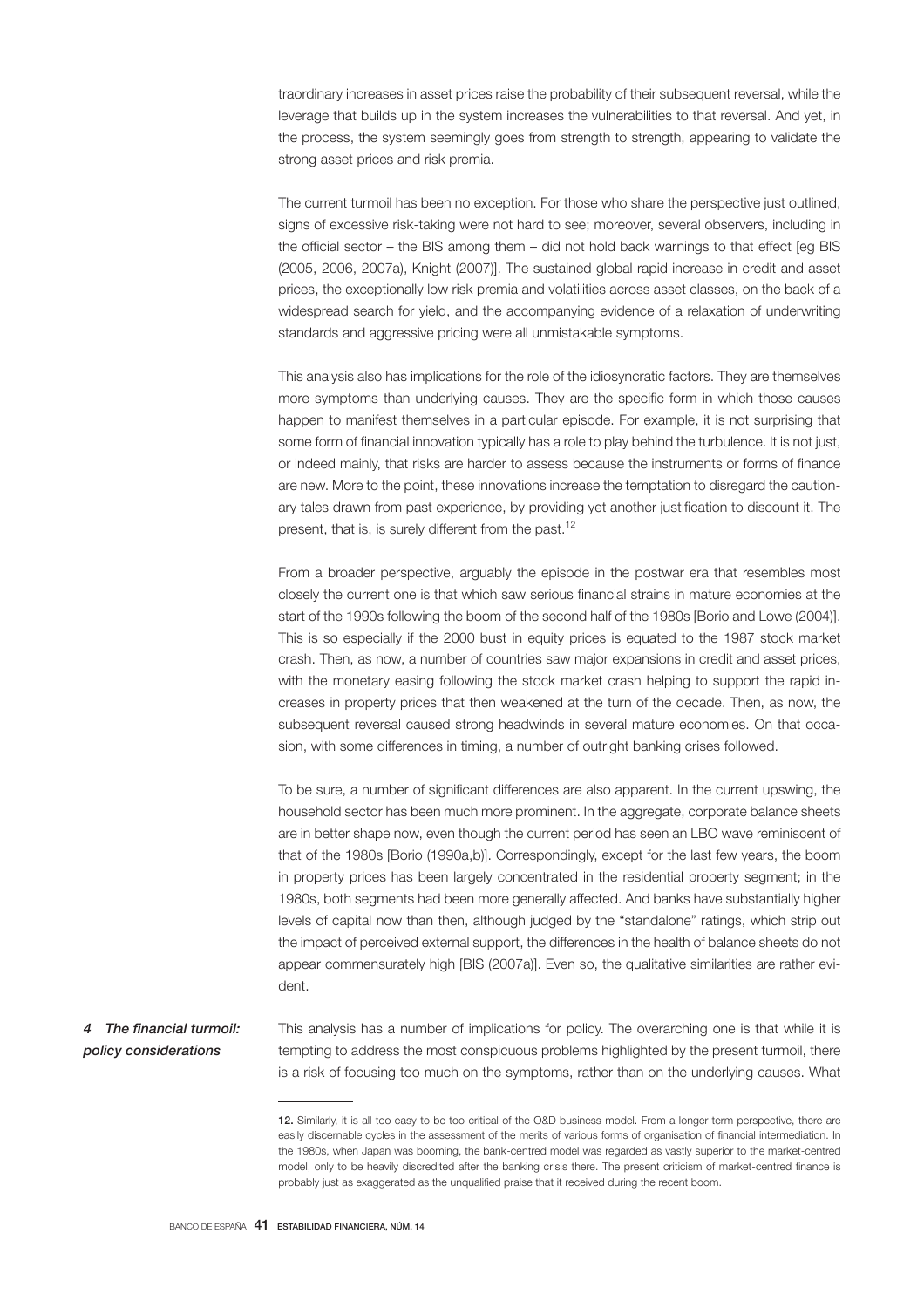follows identifies a number of areas in which measures may be desirable, outlining their strengths and limitations as well as the outstanding questions. The focus is not on how the turmoil should be managed, but on what policies could be put in place to strengthen the financial system on a longer-term basis, regardless of the specific sources of disturbances. Three areas are considered in turn: accounting, disclosure and risk management; the architecture of prudential regulation; and monetary policy.<sup>13</sup>

Accounting (or financial reporting) standards are a crucial element of the financial infrastructure: they are a key measuring rod for valuations, incomes and cash flows and the main vehicle through which this information is conveyed to the public. As a result, they are the basis for exercising market discipline. 4.1 ACCOUNTING, DISCLOSURE AND RISK MANAGEMENT

> Revisions in international financial reporting standards in recent years have been increasing the fair value accounting (FVA) elements in the arrangements. This has generated a heated debate concerning the merits of the trend. The debate has had a number of aspects. Some, as noted further below, concern the system-wide properties of this measurement system (macro level), including its potential procyclicality properties; others concern its firm- or instrument-specific properties (micro level).

> As regards the latter, an aspect highlighted by the current turmoil is the wide margin of error, or the uncertainty, that can surround the valuations of instruments for which a liquid underlying market does not exist (or may evaporate at times of stress). To varying degrees, the valuation of these instruments relies on models (marking-to-model). That of complex products, in particular, depends quite heavily on these approximations. In previous work, we have argued that it is essential to complement such point estimates with measures that seek to provide some sense of the range of uncertainty that applies to them [Borio and Tsatsaronis (2004, 2006)].<sup>14</sup> The information would help to limit the risk of market participants being lulled into a false sense of security.

> More generally, one could see this step as part of a broader, holistic strategy aimed at raising transparency in financial reporting and disclosure [Borio and Tsatsaronis (2004, 2006), Crockett (2002)]. Such a strategy would distinguish clearly three dimensions of the information provided about any firm. The first is point estimates of current value, income and cash flows ("first moment information"). The second is the risk reflected in the statistical dispersion of future outcomes for these estimates ("risk information"). This is what is often captured through the probability distributions that underlie risk calculations (eg value-at-risk or cash-flow-at-risk measures). The third is the uncertainty, if any, associated with the imperfect measurement of the first two types of information ("measurement error").15 Such uncertainty applies with particular force to non-traded instruments. So far, efforts have mainly focused on the first and, increasingly, second dimensions of this information. While increasing, much more systematic attention could be paid to the third.<sup>16</sup>

<sup>13.</sup> What follows does not discuss explicitly measures to strengthen the payment and settlement system infrastructure. It goes without saying that this aspect of the financial system should continue to receive close attention in policymaking, as it has for some time [Borio (2007a)]. 14. See also Crockett (2000) and Knight (2006). The classification of financial instruments (levels 1 to 3), based on the degree to which they rely on market inputs, envisaged in FASB Statement no. 157 is a welcome step in this direction. 15. Measurement error, in turn, can arise from intentional misrepresentation or model error. Model error can be subdivided into errors in the choice of modelling approaches ("model error" proper) and in the estimation of parameters ("calibration error"). For a methodology to decompose model error into its constituent components with an application to credit risk, see Tarashev and Zhu (2007). Note that the three dimensions of the information apply to all forms of accounting, including accrual or historical accounting. Think, for instance, of the estimates of loan loss provisions. 16. As argued in Borio and Tsatsaronis (2004, 2006), this holistic approach could itself be embedded in, and support, a much needed reconciliation between the perspectives of accounting authorities, risk managers and prudential regulators (see below).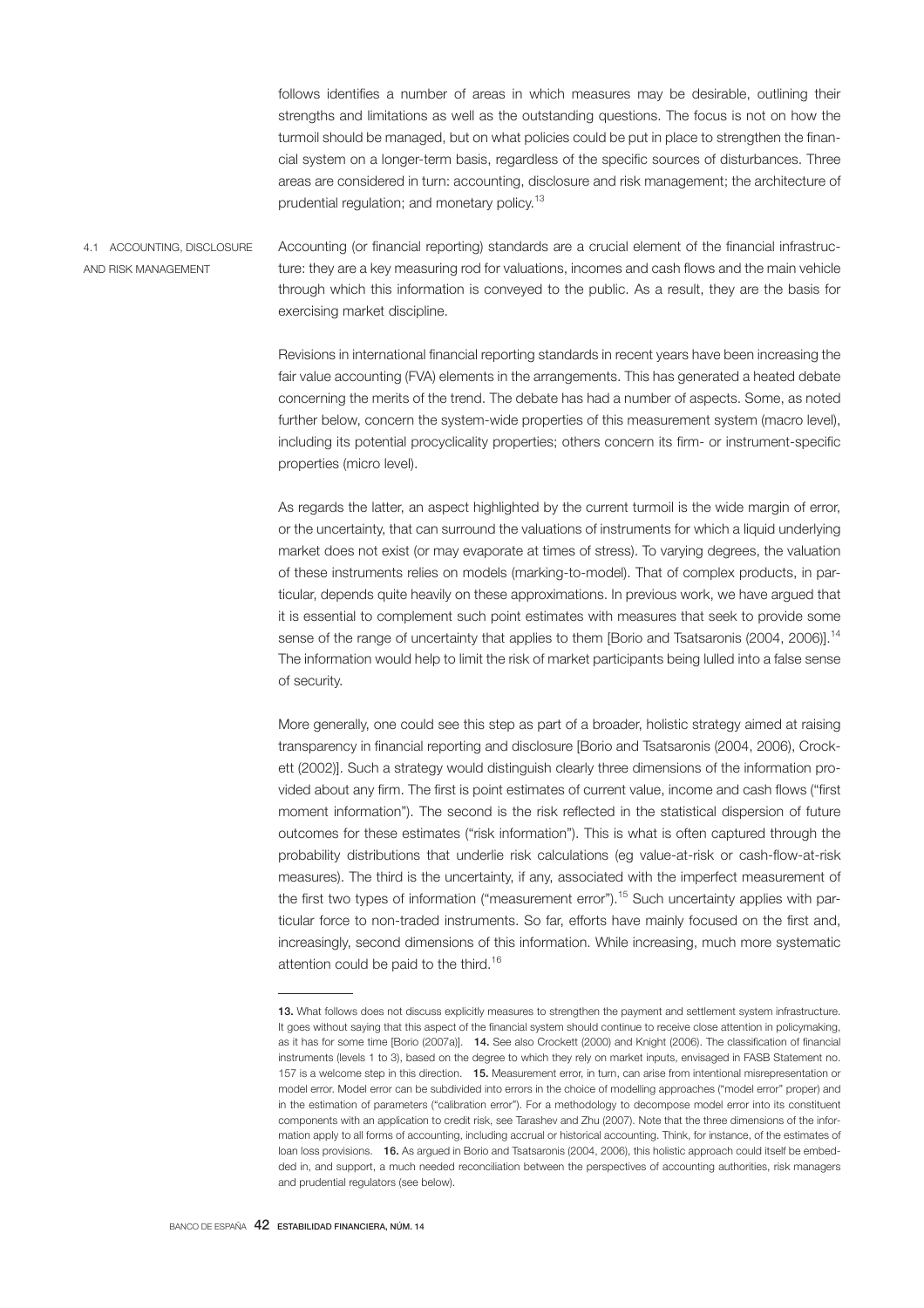This basic framework could also be applied to remedy some of the shortcomings of rating scales highlighted by the recent turmoil. As argued above, it is highly misleading to interpret current ratings as an adequate summary statistic for credit risk, given their exclusive focus on the first moment of the probability distributions. In revising their methodologies and rating categories, rating agencies could explore the possibility of setting up three-dimensional rating systems, covering, respectively, expected loss (probabilities of default), unexpected loss or tail risk,<sup>17</sup> and a measure of the confidence (margin of error) that surrounds the previous two classifications [Knight (2008)]. Other things equal, the more complex the product and the shorter its history, the lower would be the degree of confidence in any specific rating. One advantage of such a system is that, given its generality, it could easily apply to any new product that came to the market, in principle keeping pace with financial innovation.<sup>18</sup>

The framework can also be used to classify the type of information concerning risk profiles of institutions that could be strengthened. The recent turmoil has highlighted the need to rebalance the focus of current disclosures, which pay considerable attention to credit and market risks but far less to (market and funding) liquidity risks. In particular, in a financial system that, as argued, is increasingly dependent on the robust availability of funding and market liquidity, greater attention to this type of information seems warranted and with considerable long-run payoffs. The benefits of such steps differ from those of more targeted disclosures about specific exposures, such as those currently being proposed for structured products. No doubt, transparency in this regard can help to re-establish confidence in the financial system, given its current plight. At the same time, it is very hard ex ante to identify what types of such targeted exposures can be useful, as the specific sources of future financial stress are hardly identifiable. Targeted efforts are better seen as complementary, ex post measures.

There is clearly considerable scope to improve risk management systems. The current turmoil has again highlighted how prevailing risk management processes have not yet succeeded in developing reliable stress tests. It is hard meaningfully to address the interaction between different types of risk and, above all, to incorporate the output of stress tests fully into firms' decision-making. How to address tail risks in a concrete way remains, and is likely to remain, a major challenge. More generally, in light of the limitations in risk perceptions discussed above, a source of concern is that, given the comparatively short horizon over which risks are measured and the way market inputs are used, prevailing risk measurement systems can result in excessively procyclical measures of risk. In effect, the measures behave more like thermome-

<sup>17.</sup> It could be argued, however, that for an individual instrument, the concept of unexpected loss is less relevant, to the extent that the instrument's credit risk can be diversified away in a portfolio. Another possibility, probably best regarded as complementary, would be to provide a sense of the undiversifiable component, in the form of the sensitivity of the instrument's credit risk to a systematic, market-wide factor (eg, similar to a stock's beta in the CAPM). This is the source of tail risk in a portfolio sense and would help the investor assess the likelihood that defaults will occur together. See, eg Tarashev and Zhu (2007), for a way of estimating the sensitivity ("loading") to such a factor. **18.** Moreover, upon a moment's reflection, it is not difficult to think of traditional instruments, or combinations thereof, that would behave like tranches of structured products. In principle, the liability structure of a firm (or any portfolio of equivalent characteristics) can be thought of as such a complex product, as it combines instruments of different *seniority* that represent exposures to different portions of the distribution of returns associated with the firm's underlying assets. These assets, in turn, can be regarded as "bundles" of exposures/securities. And if the key characteristic of a CDO is seen as the *diversification* of the corresponding *idiosyncratic* credit risk component, then the more diversified the underlying income streams of the underlying assets, the closer the approximation to a CDO tranche will be [eg Amato and Remolona (2005)]. For instance, senior claims that tend to default with a high probability only at times when many other defaults occur (eg which are highly sensitive to the *systematic* credit risk component, normally associated with the business cycle) would tend to behave like a senior tranche of a CDO. And the natural layering and interconnections of exposures in the financial system can easily result in tranche-type behaviour. What is new about these products is the *deliberate* packaging, putting together individual underlying instruments, and their *explicit valuation* with a view to selling them to investors. A useful analogy here is with options. It is well known that the equity (debt) of a firm can be regarded as a call (put) option on the underlying assets [Merton (1974)]; in other words, traditional claims with option-like payoffs existed well before the creation of options as such.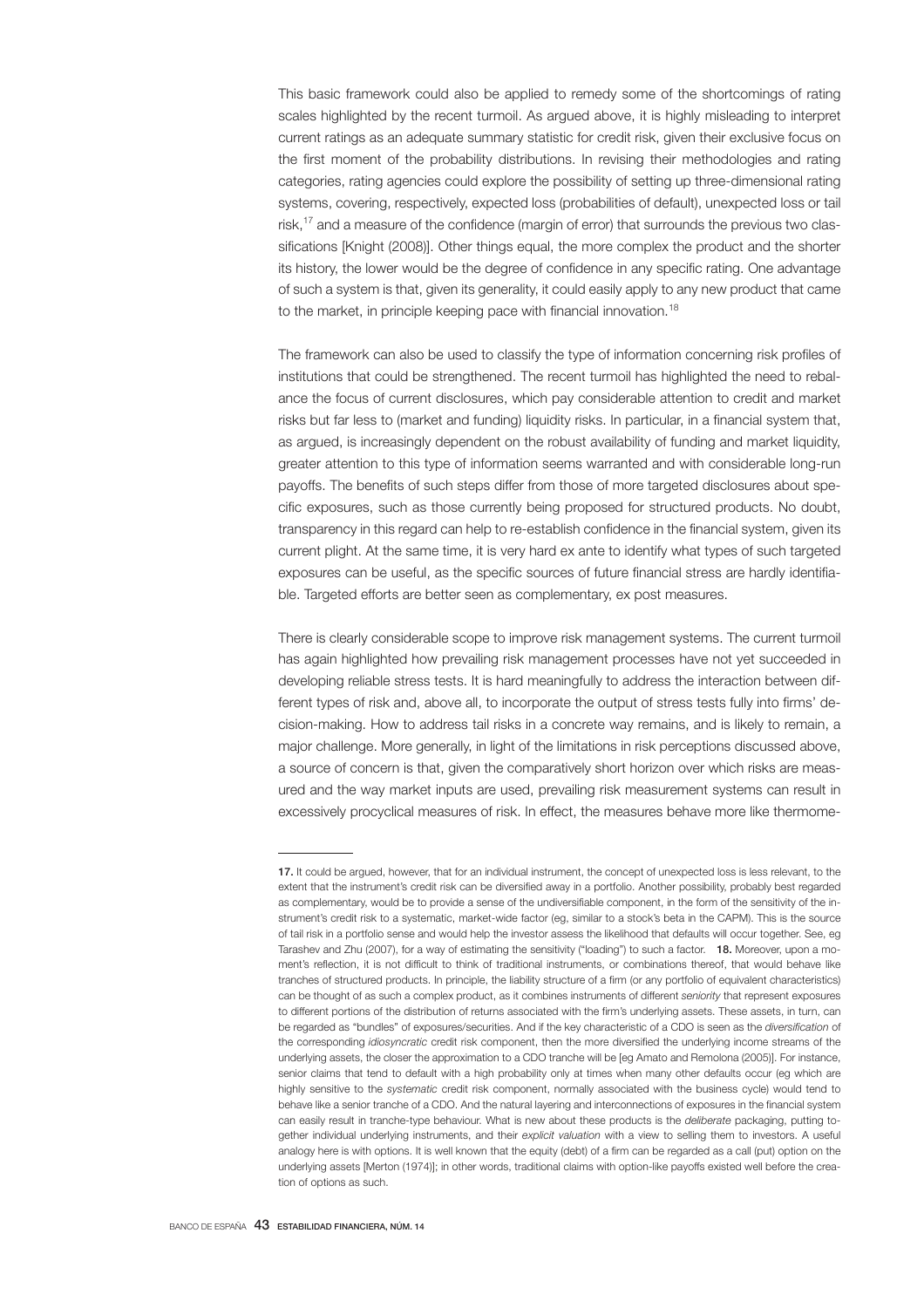ters, tracing risk as it materialises, rather than as barometers, gauging the likelihood of its future materialisation [Borio et al. (2001), Lowe (2002), Borio and Shim (2007)]. This can fail to provide sufficient resistance to the build-up of risk and to cushion effectively its materialisation (see below). More thinking could be devoted to seeing how these shortcomings could be addressed.

Better information, greater transparency and improved risk management systems, however, can only go part of the way, and prove inadequate, unless incentives for prudent behaviour are strengthened, thereby addressing some of the incentive limitations noted above. From this perspective, an area that has so far not received the attention it deserves is compensation schemes [Rajan (2005), Heller (2008)].<sup>19</sup> Remuneration schemes that combine limited downside risk with high upside potential, that are unrelated to conservative ex ante risk measures, and, above all, that front-load payoffs can easily encourage excessive risk-taking. They have no doubt played a role in the recent build-up of risk, as in all previous ones. While fully acknowledging the serious difficulties involved, there is clearly scope to reflect further on how balanced compensation schemes might be encouraged [Knight (2008)].

In recent years, prudential regulation has been strengthened substantially. In particular, important strides have been made in the area of minimum capital standards. For banks, Basel II represents a major step forward compared with Basel I. Through Pillar I, it has greatly improved the treatment of the cross-sectional dimension of risk, by aligning capital charges much more closely with the relative riskiness of exposures. It has thereby greatly tightened the link between risk measures and minimum capital and reduced the scope for regulatory arbitrage. For example, had Basel II been in place in recent years, the exposures to conduits and SIVs through liquidity lines would have been much better captured. Through Pillar 2, it has substantially enhanced the scope for supervisors to require levels of capital above the minima, thereby allowing them to tailor the capital cushion to the risk incurred by individual institutions ("supervisory review"). Through Pillar 3, it has offered a tool to strengthen risk disclosures and market discipline. Above all, Basel II has helped to spread and hard-wire best risk management practice within the banking industry. Implementing Basel II should remain a priority.<sup>20</sup> Similar developments are taking place in insurance. And supervisors have been working for some time to promote greater convergence in supervisory practices, across both sectors and countries. 4.2 THE ARCHITECTURE OF PRUDENTIAL FRAMEWORKS

> Beyond such important steps, an area that deserves attention is finding ways to strengthen further the macroprudential orientation of current frameworks. One key objective would be to address the limitations in risk perceptions and in incentives as well as the self-reinforcing processes that lie behind the generalised build-up of risk and financial imbalances, which are at the root of the more costly systemic crises. In the time dimension, $^{21}$  the basic principle would be to encourage the build-up of cushions in good times, when imbalances emerge, so that they can be run down, up to a point, in bad times, as the imbalances unwind.

> Implementing the principle would have three merits. First, it would help to track the time dimension of risk more closely. While it has been common to think of risk as falling in booms and

<sup>19.</sup> Oddly enough, compensation packages drew a lot of attention at the time of the corporate malfeasance that was linked to the equity boom of the late 1990s; but the general question has not been squarely considered in the context of safeguards against excessive risk-taking in the financial system as such. 20. Likewise, the Basel Committee's work under way on liquidity risks, which had been set in motion before the current turmoil, represents an additional welcome step, which could also help to reinforce risk disclosures in this area [BCBS (2008)]. 21. A macroprudential approach to financial regulation and supervision also has implications for the cross-sectional dimension of risk within the financial system, which are not discussed here. For a discussion, see Borio (2003b).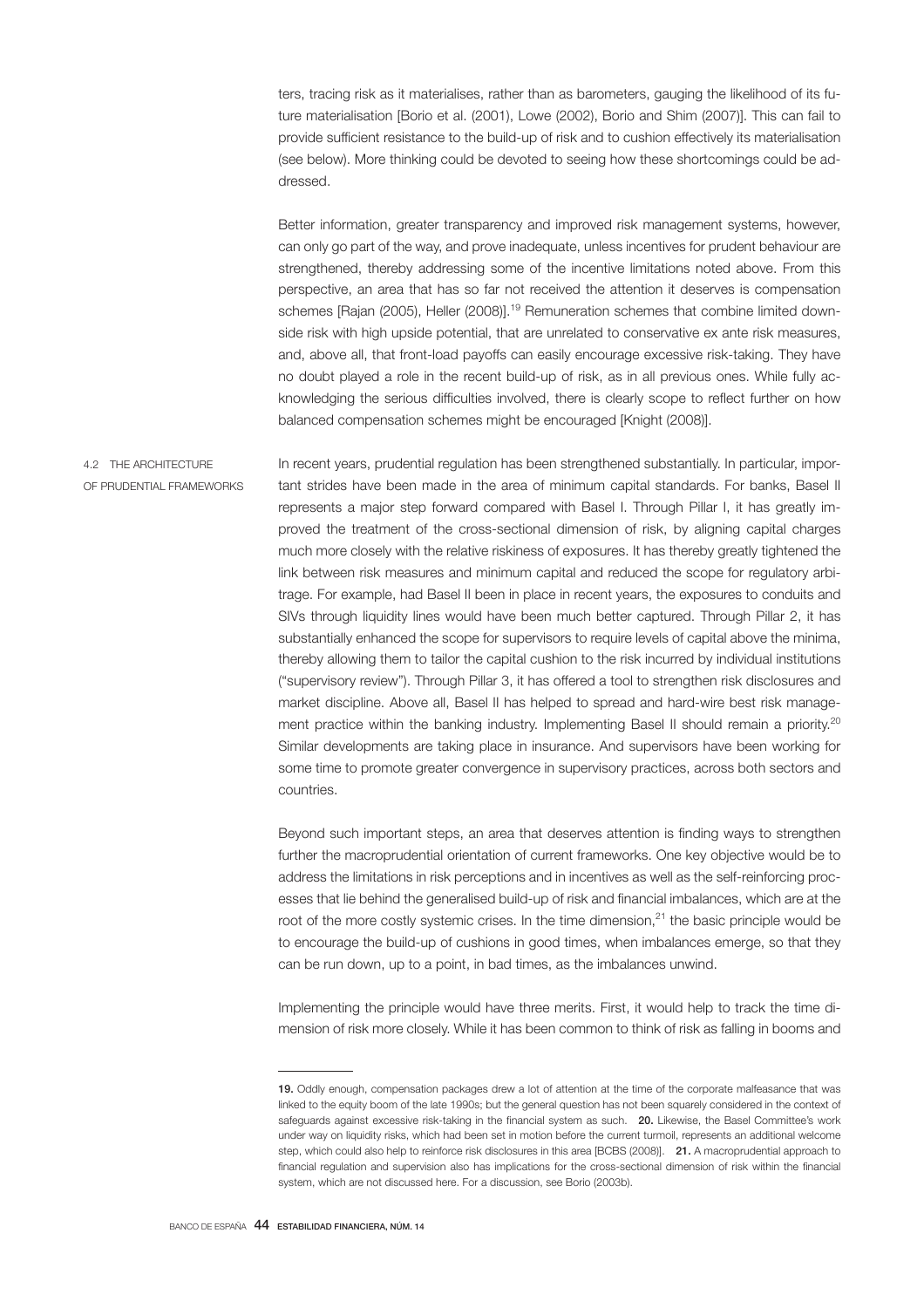rising in recessions, it is better to think of it as rising in booms, if and when imbalances develop, and as materialising in the bust, as the disruptions unfold. Second, it would allow cushions to act as such. Unless they are run down, the buffers cannot perform their function. And in order to do so, the buffers need to be sufficiently high to start with; otherwise, forbearance would be inevitable. Finally, by leaning against the procyclical forces of the economy, it could limit the size of financial imbalances in the first place and hence the risk of subsequent financial instability and macro stress. It would act, that is, as a vital (soft) "speed limit" for risk-taking [Borio (2007a)].<sup>22</sup> Through all these mechanisms, implementing the principle would strengthen both individual institutions and the system as a whole.

As argued extensively elsewhere, there are a number of ways in which this principle can be implemented [Borio (2003b), Borio and Shim (2007), White (2006a)].23 Built-in stabilisers would be superior to discretionary measures: provided they are related to reasonably robust aspects of the imbalances, built-in stabilisers leave less room for policy error; once in place, they do not require continuous justification, thereby acting as an effective pre-commitment device; and their presence can influence private behaviour ex ante. One set of such measures could calibrate prudential tools based on through-the-cycle or stress-test inputs. Examples include statistical loan provisioning, based on loan loss experience over several business cycles (eg as introduced by the Bank of Spain); conservative loan-to-value ratios, in terms of both the coefficient and the methodology for the valuation of the collateral; using inputs based on long-term averages or stress parameters in minimum capital requirements, such as the downturn lossesgiven-default (LGDs) required in Basel II; and through-the-cycle margining practices to address counterparty risk [eg Geithner (2006)]. A more ambitious, and harder, step would be to seek to index some prudential tools to some of the most robust features of business or credit cycles. In addition, built-in stabilisers could be complemented with the occasional resort to discretionary measures, if and when found appropriate. This would permit the policy response to be tailored to the specific characteristics of the imbalances, which vary in shape and size, such as in terms of the sectors affected. The possible measures range widely, but the basic principle is to tighten the calibration of the various prudential tools or the intensity of the supervisory review if the authorities suspect that imbalances are building up (eg through Pillar 2 of Basel II).

In recent years, considerable progress has been made in the direction of strengthening the macroprudential orientation of the frameworks [Crockett (2000), Knight (2006), Borio and Shim (2007)]. Policymakers have become much more keenly aware of the importance of the macroprudential orientation, have made major efforts to upgrade the monitoring of potential vulnerabilities in ways consistent with it and have begun to use it more as a guide for calibrating prudential instruments, not least through discretionary measures. Even so, hurdles of an analytical, institutional and political economy nature still need to be addressed.

At the same time, there is a risk in relying exclusively on prudential policies to address financial imbalances as a source of financial and macro instability. Monetary policy, too, has a role to play, and not just in softening the impact of their unwinding, but also in constraining their buildup. Serious challenges are raised in both cases. 4.3 MONETARY POLICY

> The potential role of monetary policy arises because of its influence on (funding) liquidity. Ultimately, the raw material on which prudential tools operate reflects perceptions of risk and

<sup>22.</sup> Technically, the distinguishing feature of the corresponding measures would be that their "shadow price" (how far they "bite" or constrain behaviour) increases with the build-up of the vulnerabilities and falls as they materialise. 23. On the merits of the principle, see also Gieve (2008).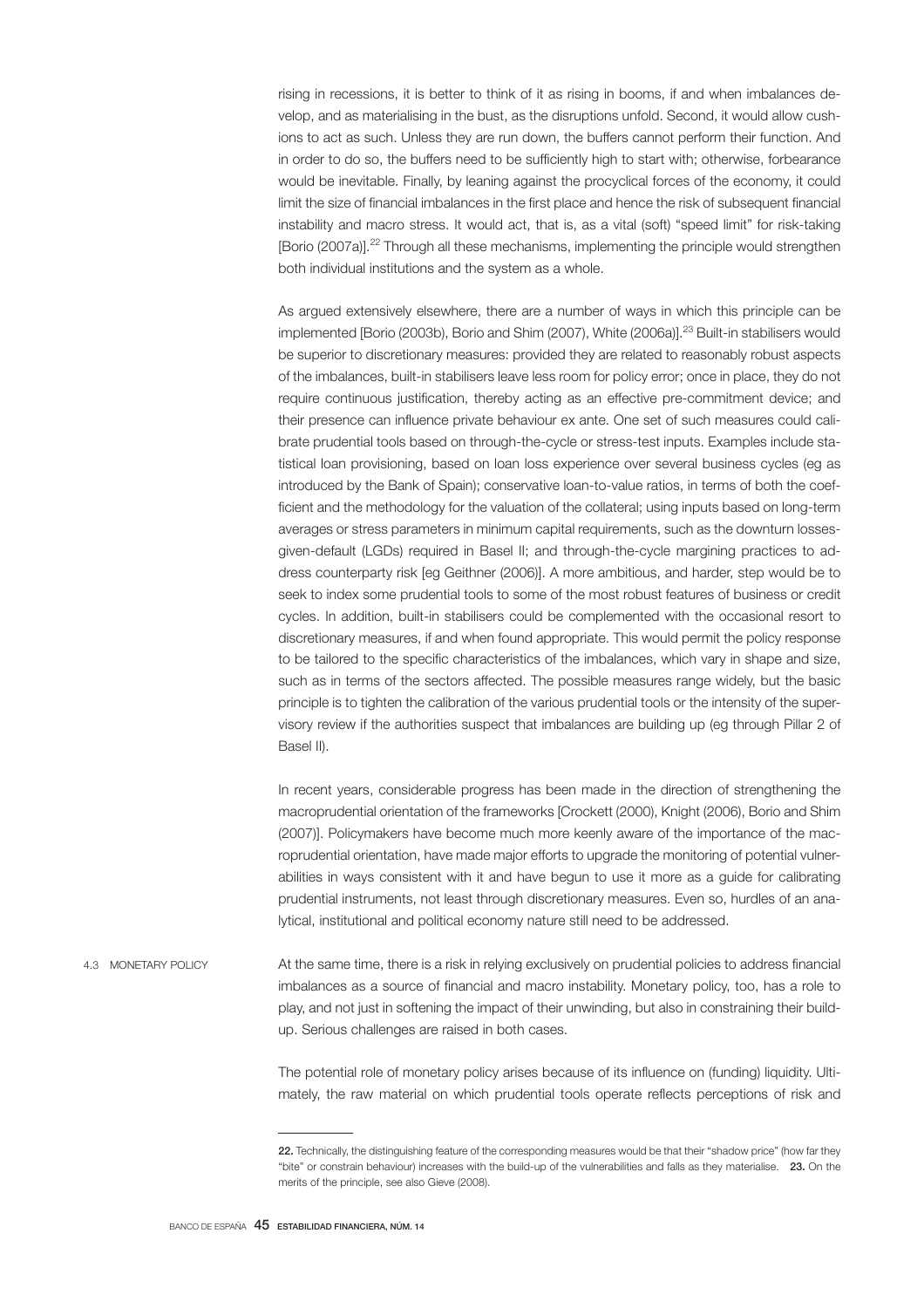value that can be less than fully adequate. In turn, these perceptions are intimately linked to the availability of liquidity, which allows them to be translated into purchasing power and hard funding. But prudential authorities have only limited influence on the liquidity generated in an economy. Through its influence on interest rates and terms of access to external funding, this is largely the realm of monetary policy.

The main challenge for monetary policy is that financial imbalances can also build up in the absence of overt inflationary pressures. The latest episode is just one in a very long series, going as far back as the gold standard era [Goodhart and De Largy (1999)]. Moreover, in one respect the establishment of credible anti-inflation regimes may actually contribute to this conjunction of circumstances, by delaying the emergence of inflationary pressures which would otherwise signal the unsustainability of the economic expansion – the "paradox of credibility" [Borio and Lowe (2002)]. The failure of inflation to rise may thus result in monetary authorities unwittingly accommodating the build-up of the imbalances.<sup>24</sup> While the ultimate source and driver of risk-taking need not be, and very often is not, monetary policy itself, its failure to adjust may eliminate a welcome brake on this form of behaviour.<sup>25</sup>

This suggests that it is important for monetary policy frameworks to allow for the possibility of tightening monetary policy even if near-term inflation remains under control – what might be called the "response option". This would limit the risk of a painful macroeconomic adjustment further down the road, as the unwinding of the imbalances can result in macroeconomic weakness, broader financial strains, unwelcome disinflation and possibly even disruptive deflation.

In recent years, refinements in monetary policy frameworks have been consistent with this perspective [Borio (2007b)]. At the same time, just as in the case of prudential policy, serious hurdles of an analytical, institutional and political economy nature exist. For example, issues such as the identification of the imbalances in real time, the calibration of the response, its consistency with mandates and its proper communication and justification are not easily addressed. Even so, the hurdles do not appear insurmountable [Borio and Lowe (2002)].

When the imbalances unwind, challenges are somewhat different. As in the build-up phase, one relates to adjustments in policy rates, ie in the monetary policy stance. In addition, as highlighted by the current turmoil, another one may relate to the central bank's liquidity operations, which are aimed at implementing the policy stance and/or at responding to dysfunctional interbank market conditions. Consider each in turn.

In responding to the unwinding through changes in interest rates, the monetary authorities have to trade off two types of risk. One is responding too little and too late. This is the more familiar risk, most commonly and spectacularly associated with the Great Depression.<sup>26</sup> By allowing the self-reinforcing process to gather momentum, the authorities may fail to cushion

<sup>24.</sup> The point, of course, is not that monetary policy should "target" risk-taking, which would make little sense; rather, it is simply that monetary policy may sometimes fail to take properly into account its implications for the outlook for the real economy and for the inflation path over a sufficiently long horizon. 25. At the same time, the possible influence of monetary policy on risk-taking, through its impact on risk perceptions and risk attitudes – what might be termed the "risktaking" channel of the transmission mechanism – should not be underestimated. Think, of instance, of market participants' frequent references to the role of low interest rates in contributing to the search for yield [BIS (2003), Rajan (2005)]. For an analysis of this possible channel, see Borio and Zhu (2007). 26. This general view, however, needs to be nuanced somewhat. Policy was rather responsive in the early phase, as suggested by movements in the discount rate, an admittedly incomplete indicator. The discount rate (New York Bank's rate) fell from 6% to 2.5% from October 1929, when the stock market crashed, to June 1930, and thereafter only much more gradually, to 1.5% by May 1931. Subsequently, no adjustment was made until policy was actually tightened, partly to safeguard external convertibility, in October of the same year. Liquidity management operations, however, did remain rather restrictive throughout.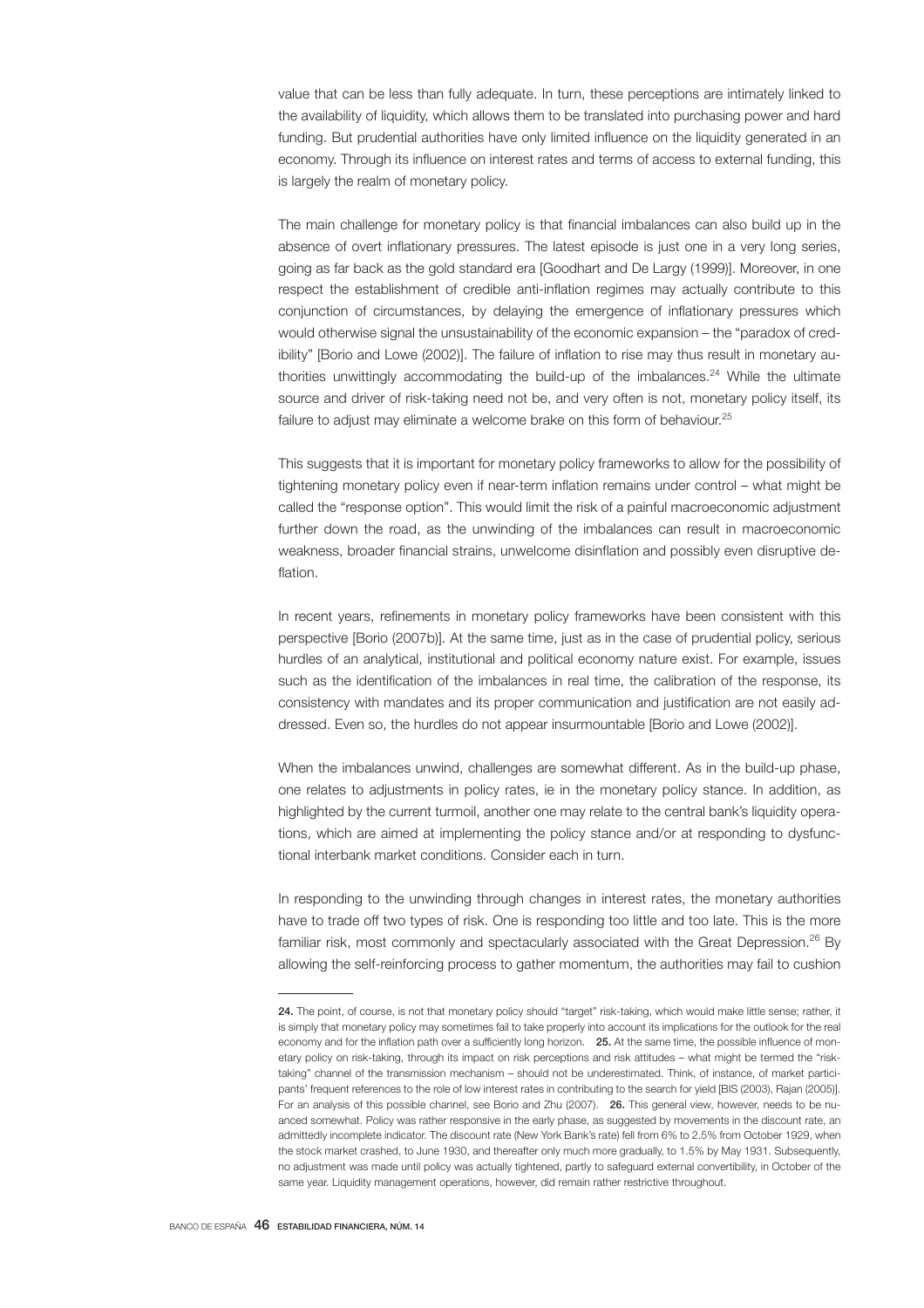the economic slide and the consequent financial strains and face a much tougher task to redress the situation, given the "non-linearities" involved. Indeed, in extreme cases, if the policy rate reaches the (nominal) zero lower bound, the effectiveness of policy may be crippled.

The other risk is responding too much too quickly and, above all, for too long. A specific concern here is that the response, while possibly successful in the short run, may work only at the expense of generating further financial imbalances. At some point, their subsequent unwinding would generate larger costs further down the road. Certain elements of this story can be traced in the experience of the 1980s–early 1990s boom-bust, following the easing that took place in response of the stock market crash [Borio and Lowe (2004)], and also in the recent cycle, following the response to the high-tech equity market bust [Borio (2007b)]. Arguably, the main source of difficulty here is not so much the intensity and speed of the initial response, but the lack of speed with which interest rates are returned to more normal, long-run equilibrium levels (an "exit problem"). Paradoxically, low inflation can be a hindrance here, by seemingly retarding the need for, and making it harder to justify, the "normalisation" of policy rates, to levels more in line with the long-term growth potential of the economy.

There is, here, a new form of so-called "time inconsistency", whereby a sequence of apparently optimal responses given the conditions at the time may not be optimal if taken as a whole. While this issue has become very familiar as a possible factor explaining the failure to control inflation, it can also arise, in a novel form, in the context of financial imbalances. Market participants' perceptions that central banks may cushion the unwinding of the imbalances but fail to restrain their build-up could contribute to it, by inducing higher risk-taking. Articulating a fully satisfactory answer to this problem remains a challenge. $27$ 

Adjustments to liquidity operations may be needed whenever the unwinding of financial imbalances causes shock waves to the interbank market. On the one hand, this can threaten the effective implementation of a given monetary policy stance. Specifically, it can make it hard to ensure that some short-term market rate, generally an overnight rate, is consistent with the policy rate announced by the central bank (eg the federal funds rate target in the United States or the minimum bid rate in the euro area). On the other hand, it can inhibit the proper functioning of the market, as most visibly reflected in the risk premium on interbank rates. Contrary to popular belief, addressing these problems effectively is not really an issue of *how much* central bank liquidity to inject, on a cumulative net basis, in the system. Because of the way monetary policy is implemented, the required cumulative net injections need not increase much, if at all. It is primarily a question of ensuring a proper *distribution* of central bank liquidity, alleviating funding constraints on the institutions that are most affected. In other words, liquidity management operations need to address the frictions and obstacles in the distribution of funds in the interbank market, thereby also alleviating funding liquidity constraints more broadly [Borio and Nelson (2008)].

This raises a number of technical and more fundamental issues. First, aspects that are often taken for granted in normal times acquire critical significance, such as the range of eligible collateral and counterparties as well as cross-country and cross-currency differences in these respects. Likewise, instruments that may operate smoothly under normal conditions may prove inadequate when most needed. One such notable example is when institutions become reluctant to borrow from the central bank standing facility for fear of signalling weakness to the market (the "stigma" problem). Second, it is not clear how far it is desirable or

<sup>27.</sup> For an analysis that emphasises these aspects, see White (2006b).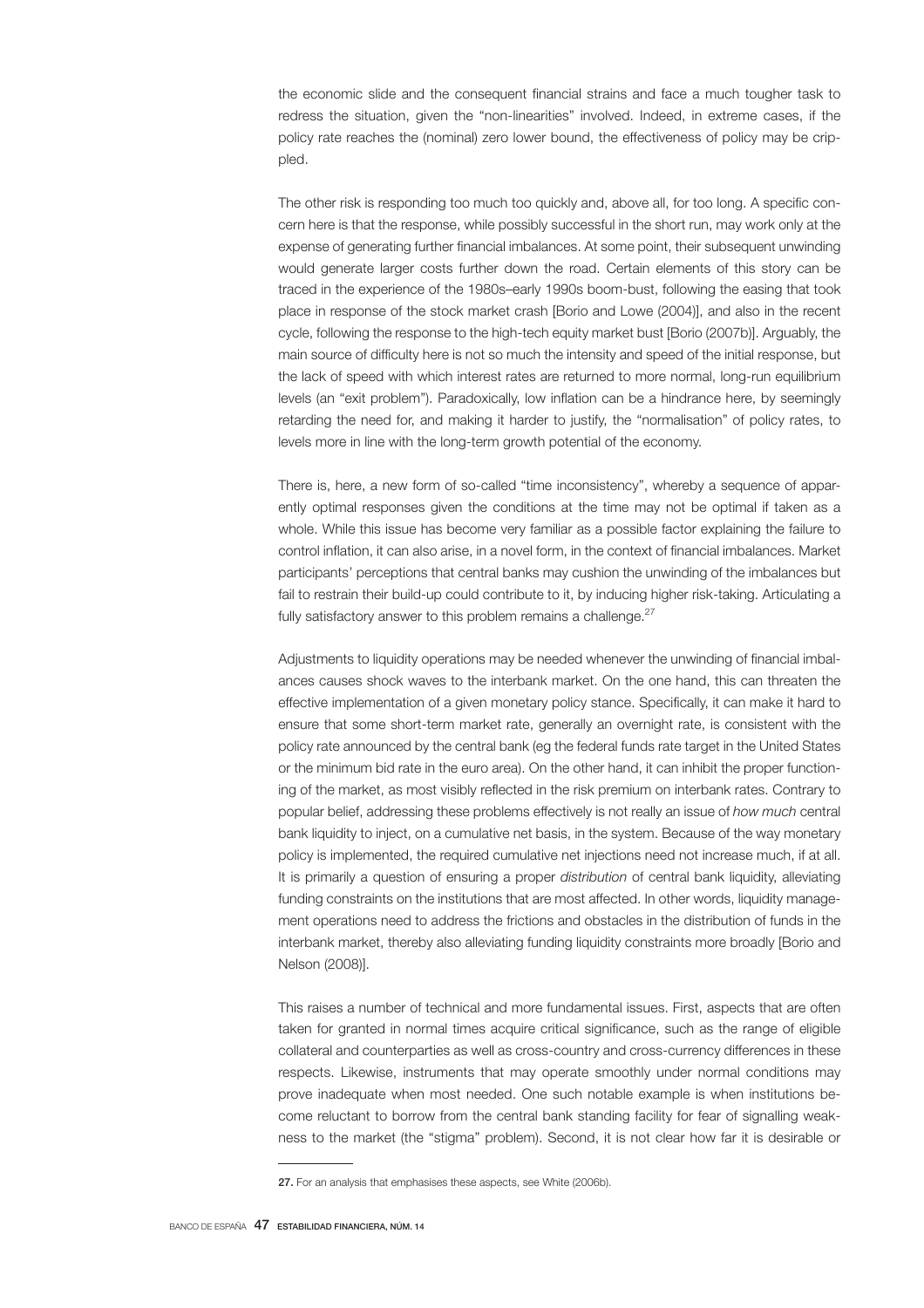feasible to affect the risk premium at longer maturities through liquidity management operations. In other words, how far, and at what terms relative to the market's, should the central bank pursue the intermediation role required for this purpose? Third, and more generally, the rule book for interventions designed to address liquidity gridlocks in markets has yet to be written. One such issue, for instance, is that of moral hazard. In the case of solvency crises policymakers have developed a consensus on a set of guiding principles. In particular, while ensuring an orderly resolution, shareholders, management and, to the extent possible, creditors should be allowed to incur losses. No such clear principles exist as yet when the problems originate in markets, as opposed to specific institutions, and take initially the form of a generalised liquidity crunch, so that responsibilities are more diffused. These issues have already started to command the attention of central banks, and will no doubt continue to do so in the future.

# The unfolding financial turmoil in mature economies has darkened the outlook for the global economy and prompted the official and private sectors to reconsider policies, business models and risk management practices. Regardless of its future evolution, it already threatens to become one of the defining economic moments of the 21st century. This essay has attempted to provide a preliminary assessment of the events and to draw some lessons for policies designed to strengthen the long-term soundness and resilience of the financial system. *5 Conclusion*

The financial turmoil has had a number of highly prominent idiosyncratic elements. It has been the first real stress test of the innovation wave of credit risk transfer instruments, in particular credit structured products, which had gathered momentum in recent years. It has also brought to light some limitations of the originate-and-distribute model as it had developed over the last few years. These two factors likely contributed to the build-up of risk-taking and to the intensity of the turmoil. During the build-up, they probably helped to weaken underwriting standards and to lull participants into a false sense of security. As the turmoil erupted, they exacerbated the crisis of confidence that underpinned the evaporation of market and funding liquidity, not least by heightening uncertainties about both valuations and the location of risks in the financial system. Together, they thus help to explain the single most surprising element of the current turmoil, viz. the unprecedented amplitude of the involuntary reintermediation wave that threatened financial institutions, with its immediate and long-lasting dislocations to the interbank markets.

And yet, these idiosyncratic elements, prominent as they are, should not blind us to the more fundamental nature of the turmoil and to the factors behind it. The turmoil should best be seen as the unwinding of broad-ranging financial imbalances that built up over a prolonged period of aggressive risk-taking, overstretching balance sheets against the backdrop of a strong global economy, rapidly rising asset prices and credit expansion, and unusually low interest rates. History suggests that the aftermath of such conditions can result in costly financial strains for the macroeconomy. These occasional episodes can be regarded as reflecting the potential excessive "procyclicality" of the financial system. At the root of such tendencies lie self-reinforcing processes within the financial system and between the financial system and the real economy as well as limitations in risk perceptions and in incentives.

Policies to strengthen the financial system on a sustainable basis, while naturally taking into account the specific weaknesses brought to light by the current turmoil, should be firmly anchored to the more enduring factors that drive financial instability. In this essay, a number of areas for action have been highlighted. They include: strengthening transparency, including with specific reference to measures of the uncertainty that surrounds point estimates of value,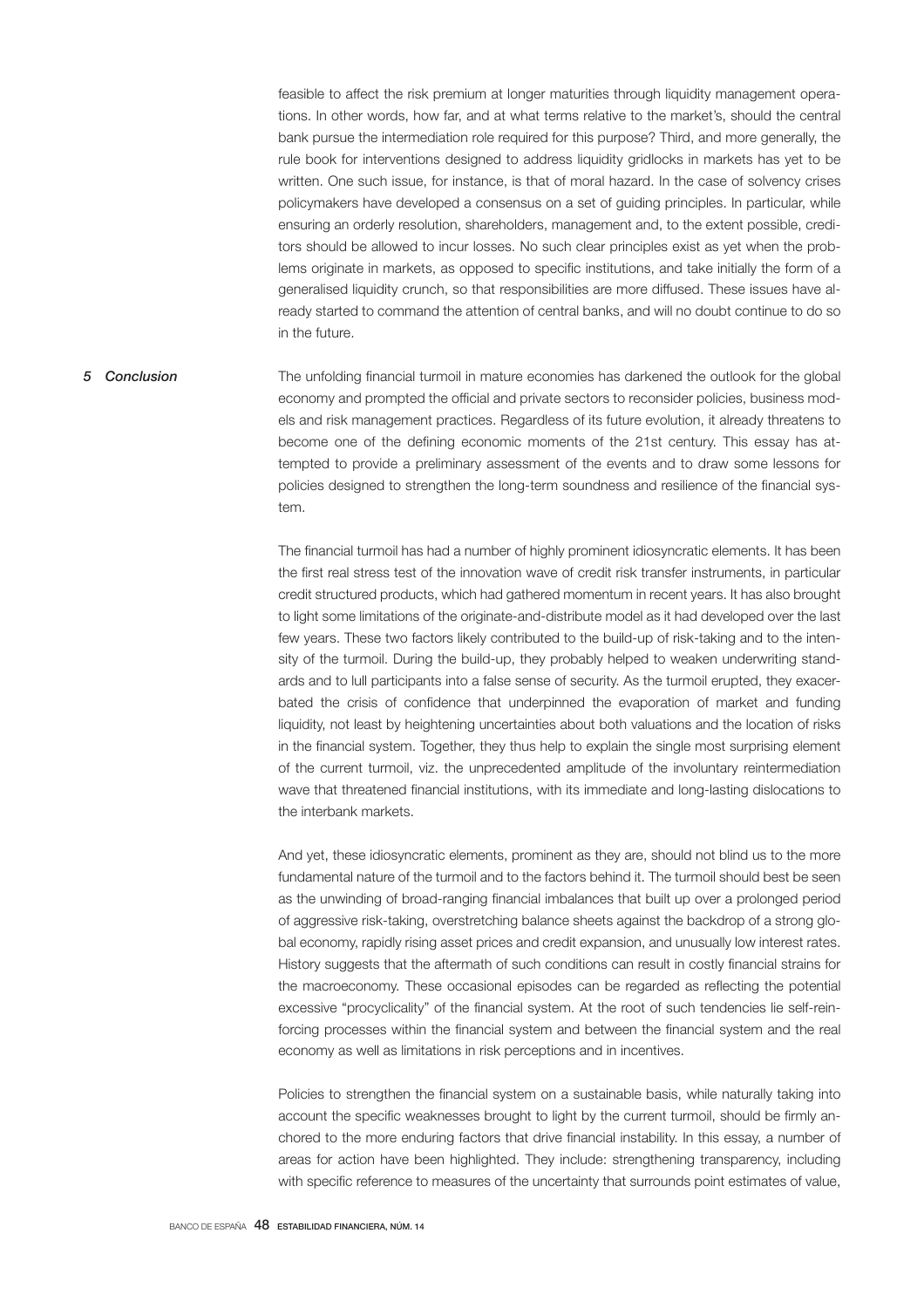to multi-dimensional rating classifications and to liquidity risks; encouraging improvements in risk management systems, not least seeking to limit the procyclicality of risk measures; reflecting further on how to promote more prudent compensation schemes; strengthening the macroprudential orientation of prudential frameworks, building on the important improvements in minimum capital regulation yielded by Basel II; and refining monetary policy frameworks so as to take better account of both the build-up and unwinding of financial imbalances, including by ensuring effective liquidity management operations at times of stress. Working along these lines holds out the promise of helping to limit the incidence of serious episodes of financial distress in the future.

#### **REFERENCES**

AMATO, J., and E. REMOLONA (2005). *The pricing of unexpected credit losses,* BIS Working Papers, no. 190, November.

ALTUNBAS, Y., L. GAMBACORTA and D. MARQUÉS (2007). *Securitisation and the bank lending channel,* ECB Working Paper Series, no. 838, December.

ASHCRAFT, A. B., and T. SCHUERMANN (2008). *Understanding the Securitization of Subprime Mortgage Credit,* Federal Reserve Bank of New York Staff Reports, no. 318, March.

BABA, N., F. PACKER and T. NAGANO (2008). "The spillover of money market turbulence to FX swap and cross-currency swap markets", *BIS Quarterly Review,* March, pp. 73-86.

BANK FOR INTERNATIONAL SETTLEMENTS (2003). *73rd Annual Report,* June.

– (2005). *75th Annual Report,* June.

– (2006). *76th Annual Report,* June.

– (2007a). *77th Annual Report,* June.

– (2007b). "Overview: markets rebound after sell-off", *BIS Quarterly Review,* June, pp. 1-13.

– (2007c). "Overview: credit retrenchment triggers liquidity squeeze", *BIS Quarterly Review,* September, pp. 1-16.

– (2007d). "Overview: markets hit by renewed credit woes", *BIS Quarterly Review,* December, pp. 1-17.

BASEL COMMITTEE ON BANKING SUPERVISION (2008). *Liquidity risk: management and supervisory challenges,* February.

BENJAMIN, J., T. MUKHERJEE, A. SERU and V. VIG (2008). "Did securitization lead to lax screening? Evidence from subprime loans 2001-2006", mimeo.

BERNANKE, B., M. GERTLER and S. GLICHRIST (1999). "The financial accelerator in a quantitative business cycle framework", in J. Taylor and M. Woodford (eds.), *Handbook of Macroeconomics,* Amsterdam.

BORIO, C. (1990a). *Leverage and financing of non-financial companies: an international perspective,* BIS Economic Papers, no. 27, October.

– (1990b). *Banks' involvement in highly leveraged transactions,* BIS Economic Papers, no. 28, October.

- (2003a). "Market distress and vanishing liquidity: anatomy and policy options", in A. Persaud (ed.), *Liquidity black holes: understanding, quantifying and managing financial liquidity risk,* Risk Publications, December. Also available (revised and updated) as BIS Working Papers, no. 158, 2004.
- (2003b). *Towards a macroprudential framework for financial supervision and regulation?,* CESifo Economic Studies, vol. 49, no. 2/2003, pp. 181-216. Also available as BIS Working Papers, no. 128, February.
- (2007a). "Change and constancy in the financial system: implications for financial distress and for policy", in Reserve Bank of Australia (ed.), *Financial system: structure and resilience,* Proceedings of a conference, Reserve Bank of Australia, Sydney. Also available as BIS Working Papers, no. 237, October.
- (2007b). "Monetary and prudential policies at a crossroads? New challenges in the new century", *Moneda y Crédito,*  224, pp. 63-101. Also available as BIS Working Papers, no. 216, September 2006.
- BORIO, C., C. FURFINE and P. LOWE (2001). "Procyclicality of the financial system and financial stability: issues and policy options", in *Marrying the macro- and micro-prudential dimensions of financial stability,* BIS Papers, no. 1, March, pp. 1-57.
- BORIO, C., N. KENNEDY and S. PROWSE (1994). *Exploring aggregate asset price fluctuations across countries: measurement, determinants and monetary policy implications,* BIS Economic Papers, no. 40, April.
- BORIO, C., and P. LOWE (2002). *Asset prices, financial and monetary stability: exploring the nexus,* BIS Working Papers, no. 114, July.
- (2004). *Securing sustainable price stability: Should credit come back from the wilderness?,* BIS Working Papers, no. 157, April.

BORIO, C., and P. MCGUIRE (2004). "Twin peaks in equity and housing prices?", *BIS Quarterly Review,* March, pp. 79- 93.

BORIO, C., and W. NELSON (2008). "Monetary operations and the financial turmoil", *BIS Quarterly Review,* March, pp. 31-46.

- BORIO, C., and I. SHIM (2007). "What can (macro)-prudential policy do to support monetary policy?", in Bank of Thailand (ed.), *Inflation targeting in emerging market countries,* Proceedings of a conference, Bank of Thailand, 13-14 November 2006. Also available as BIS Working Papers, no. 242, December.
- BORIO, C., and K. TSATSARONIS (2004). "Accounting and prudential regulation: from uncomfortable bedfellows to perfect partners?", *Journal of Financial Stability,* vol. 1, issue 1, September, pp. 111-35. A more extensive version is also available as *Accounting, prudential regulation and financial stability: elements of a synthesis,* BIS Working Papers, no. 180, September 2005.

– (2006). *Risk in financial reporting: status and suggested future directions*, BIS Working Papers, no. 213, August.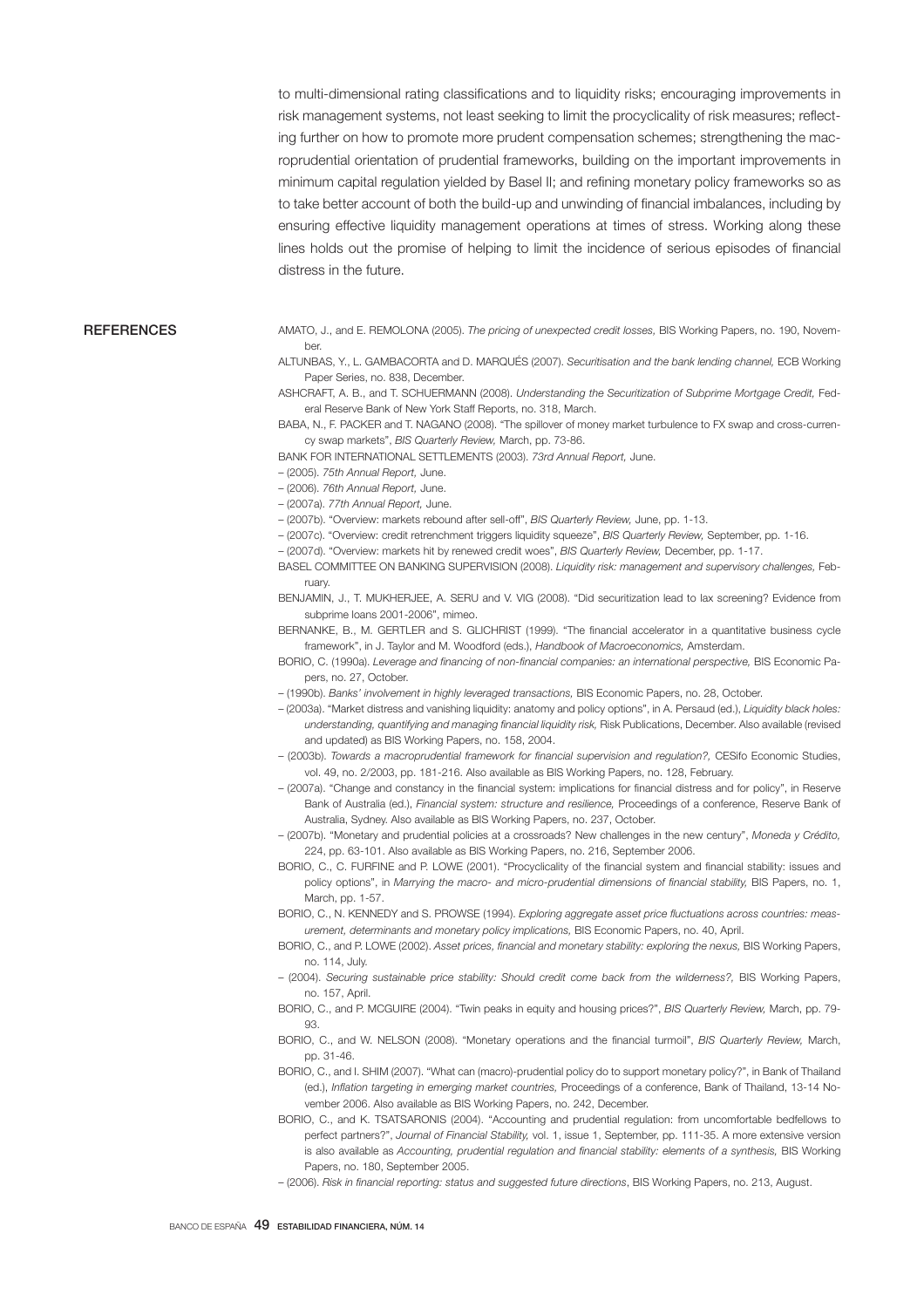- BORIO, C., and H. ZHU (2007). "Capital regulation, risk-taking and monetary policy: a missing link in the transmission mechanism?", paper prepared as a keynote presentation for the ECB conference on "The implications of changes in banking and financing on the monetary policy transmission", 29-30 November, Frankfurt.
- COMMITTEE ON THE GLOBAL FINANCIAL SYSTEM (2005). *The role of ratings in structured financed: issues and implications,* January.
- (2006). *Housing finance in the global financial market,* Basel, January.
- CROCKETT, A. (2000). *Marrying the micro- and macroprudential dimensions of financial stability,* BIS Speeches, 21, **September.**

– (2002). *Financial reporting: from shadows to limelight,* BIS Speeches, 13, June.

- DAVIS, E. P., and H. ZHU (2004). *Bank lending and commercial property cycles: some crosscountry evidence*, BIS Working Papers, no. 150, March.
- FENDER, I., and J. KIFF (2005). "CDO rating methodology: some thoughts on model risk and its implications", *Journal of Credit Risk,* vol. 1, no. 3. Also available as BIS Working Papers, no. 163, November 2004.
- FENDER, I., and J. MITCHELL (2005). "Structured finance: complexity, risk and the use of ratings", *BIS Quarterly Review,* June, pp. 67-79.
- FENDER, I., N. TARASHEV and H. ZHU (2008). "Credit fundamentals, ratings and value-at-risk: CDOs versus corporate exposures", *BIS Quarterly Review,* March, pp. 87-101.

FOOS, D., L. NORDEN and M. WEBER (2007). "Loan growth and riskiness of banks", mimeo.

- FRANKEL, A. (2006). "Prime or not so prime? An exploration of US housing finance in the new century", *BIS Quarterly Review,* March, pp. 67-78.
- GEITHNER, T. (2006). "Hedge funds and derivatives and their implications for the financial system", Remarks at the Distinguished Lecture 2006, sponsored by the Hong Kong Monetary Authority and Hong Kong Association of Banks, Hong Kong SAR.
- GOODHART, C. (2004). Some New Directions for Financial Stability?, The Per Jacobsson Lecture, Zurich, Switzerland, 27 June.
- GOODHART, C., and P. DE LARGY (1999); *Financial crises: plus ça change, plus c'est la même chose,* LSE Financial Markets Group Special Paper, no. 108.
- GOODHART, C., B. HOFMANN and M. A. SEGOVIANO (2005). "Default, credit growth and asset prices", paper presented at the conference on "Financial Stability – Central Banking and Supervisory Challenges", IMF Institute, Washington DC, 6-7 September.
- GREENSPAN, A. (2005). "Reflections on central banking", remarks at "The Greenspan Era: Lessons for the Future" Symposium sponsored by the Federal Reserve Bank of Kansas City, Jackson Hole, Wyoming, 25-27 August.
- GYNTELBERG, J., and P. WOOLDRIDGE (2008). "Interbank rate fixings during the recent turmoil", *BIS Quarterly Review,* March, pp. 59-72.

HELLER, D. (2008). "Three ways to reform bank bonuses", *Financial Times,* 3 February.

- HELLWIG, M. (2007). "Financial intermediaries and financial markets", paper presented at the 6th BIS Annual Conference, Brunnen, 18-19 June.
- JIMÉNEZ, G., and J. SAURINA (2006). "Credit cycles, credit risk, and prudential regulation", *International Journal of Central Banking,* June, pp. 65-98.
- KAY, J. (2007). "The same old folly starts a new spiral of risk", *Financial Times,* 14 August, London edition.
- KINDLEBERGER, C. (1996). *Manias, panics and crashes,* Cambridge University Press, Cambridge, 3rd edition.

KIYOTAKI, N., and J. MOORE (1997). "Credit cycles", *Journal of Political Economy,* vol. 105, pp. 211-48.

- KNIGHT, M. D. (2006). "Marrying the micro and macroprudential dimensions of financial stability: six years on", speech delivered at the 14th International Conference of Banking Supervisors, BIS Speeches, October.
- (2007). "Now you see it, now you don't: risk in the small and in the large", speech delivered at the Eighth Annual Risk Management Convention of the Global Association of Risk Professionals, 27-28 February.
- (2008). "Now you see it, now you don't: the nature of risk and the current financial turmoil", speech delivered at the Ninth Annual Risk Management Convention of the Global Association of Risk Professionals, 26-27 February.
- KRAHNEN J. P., and C. WILDE (2008). "Risk Transfer with CDOs", mimeograph.
- LOWE, P. (2002). *Credit risk measurement and procyclicality,* BIS Working Papers, no. 116, September.
- MERTON, R. C. (1974). "On the pricing of corporate debt: the risk structure of interest rates", *Journal of Finance,* vol. 29, pp. 449-70.
- MICHAUD, F.-L., and C. UPPER (2008). "What drives interbank rates? Evidence from the Libor panel", *BIS Quarterly Review,* March, pp. 47-58.
- MINSKY, H. P. (1982). *Can 'it' happen again?,* Essays on Instability and Finance, Armonk: M E Sharpe.
- RAJAN, R. J. (2005). "Financial markets, financial fragility, and central banking", paper presented at "The Greenspan Era: Lessons for the Future" – Symposium sponsored by the Federal Reserve Bank of Kansas City; Jackson Hole, Wyoming, 25-27 August.
- REINHART, C., and K. ROGOFF (2008). "Is the 2007 US sub-prime financial crisis so different? An international historical comparison", mimeo.
- TARASHEV, N. (2005). *An empirical evaluation of structural credit risk models,* BIS Working Papers, no. 179, July.

TARASHEV, N., and H. ZHU (2006). "Measuring portfolio credit risk: modelling versus calibration errors", *BIS Quarterly Review,* March.

- (2007). "Measuring portfolio credit risk: modelling versus calibration errors", *BIS Quarterly Review,* March, pp. 83-96.
- WHITE, W. (2006a). *Procyclicality in the financial system: do we need a new macrofinancial stabilisation framework?,* BIS Working Papers, no. 193, January.
- (2006b). *Is price stability enough?,* BIS Working Papers, no. 205, April.
- ZHU, H. (2005). "The importance of property markets for monetary policy and financial stability", in *Real Estate Indicators and Financial Stability,* BIS Papers, no. 21, pp. 9-29.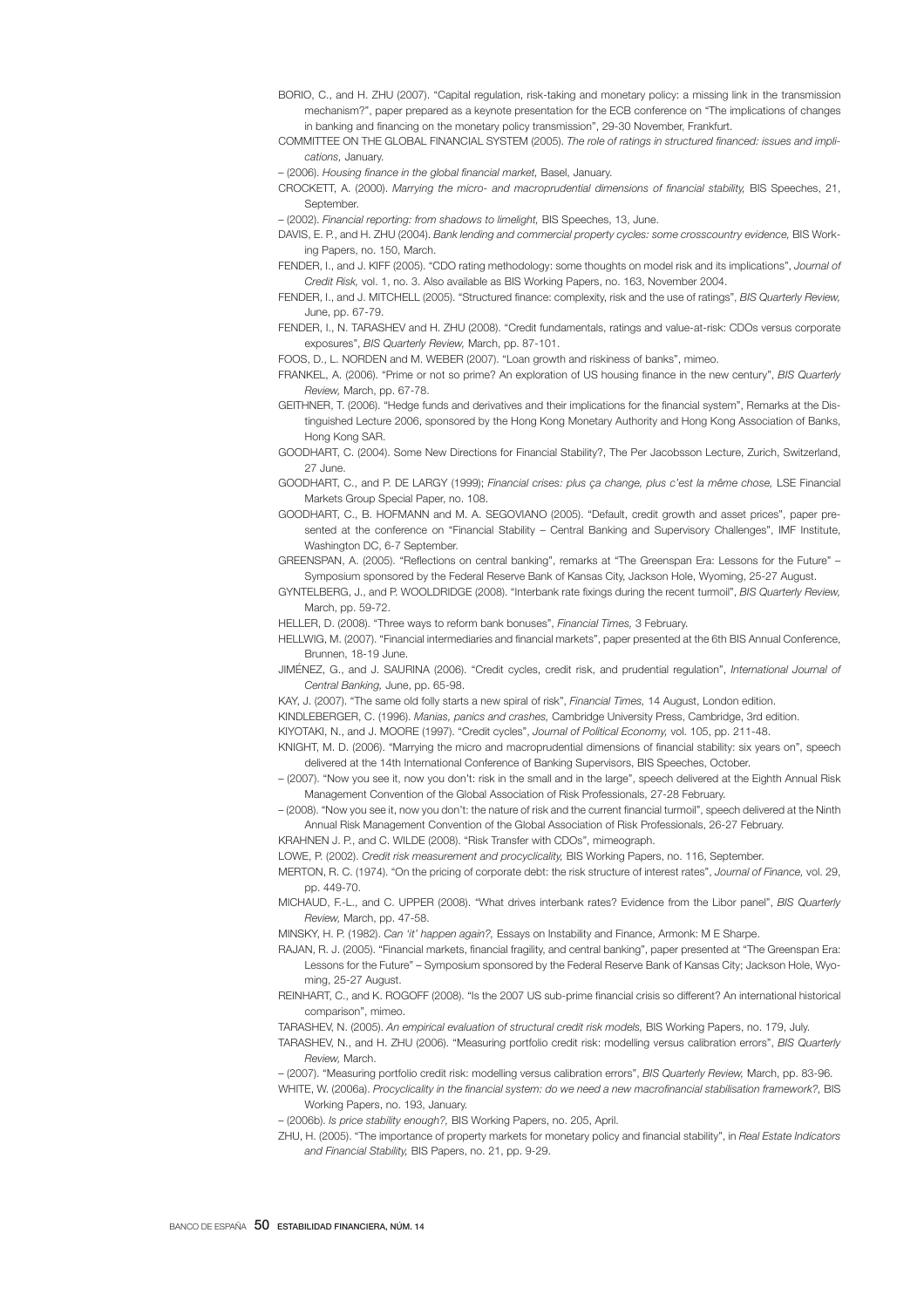# ANNEX 1:

# Chronology of events

| <b>DATE</b>      | <b>EVENT</b>                                                                                                                                                                                                                                                                                                                                                                                                                                                                                                                                          |
|------------------|-------------------------------------------------------------------------------------------------------------------------------------------------------------------------------------------------------------------------------------------------------------------------------------------------------------------------------------------------------------------------------------------------------------------------------------------------------------------------------------------------------------------------------------------------------|
| 2007             |                                                                                                                                                                                                                                                                                                                                                                                                                                                                                                                                                       |
| 2 April          | New Century Financial Corporation, the second-largest subprime mortgage<br>lender in the United States, files for Chapter 11 bankruptcy. This follows<br>significant strains (losses, search for an acquirer, and some bankruptcies) at<br>more than two dozen smaller subprime lenders in February and March.                                                                                                                                                                                                                                        |
| 3 May            | UBS announces the closure of its internal Dillon Read hedge fund, following<br>some \$125 million in subprime-related losses.                                                                                                                                                                                                                                                                                                                                                                                                                         |
| 14 June          | Rumours surface that two Bear Stearns-managed hedge funds invested in<br>securities backed by subprime mortgage loans have incurred heavy losses<br>and that \$3.8 billion of high-quality ABS bonds are up for sale to raise cash<br>for margin calls.                                                                                                                                                                                                                                                                                               |
| 15 June          | Moody's downgrades the ratings of 131 ABSs backed by subprime home<br>loans and places about 250 bonds on review for downgrade.                                                                                                                                                                                                                                                                                                                                                                                                                       |
| 18-19 June       | Bear Stearns is rumoured to be engaged in negotiations with lenders among<br>Wall Street banks to save its two hedge funds; some lenders proceed and<br>seize collateral.                                                                                                                                                                                                                                                                                                                                                                             |
| 20-22 June       | News reports confirm that the two Bear Stearns-managed hedge funds are<br>close to being shut down; Merrill Lynch auctions off seized collateral (20/6).<br>One of the troubled hedge funds is kept open through an injection of \$3.2<br>billion in loans, the other one is to be liquidated in an "orderly fashion"<br>(22/6).                                                                                                                                                                                                                      |
| 25 June          | Cheyne Capital says it lost \$75 million on subprime exposures.                                                                                                                                                                                                                                                                                                                                                                                                                                                                                       |
| 10-12 July       | S&P places \$7.3 billion worth of 2006 vintage ABSs backed by residential<br>mortgage loans on negative ratings watch and announces a review of CDO<br>deals exposed to such collateral; Moody's downgrades \$5 billion worth of<br>subprime mortgage bonds (10/7). Moody's places 184 mortgage-backed<br>CDO tranches on downgrade review; further reviews and downgrades are<br>announced by all major rating agencies in the following days (11/7). Fitch<br>places 33 classes from 19 structured finance CDOs on negative watch<br>(12/7).        |
| 24-26 July       | US home loan lender Countrywide Financial Corp reports a drop in earnings<br>and warns of difficult conditions ahead (24/7). The NAHB index indicates<br>that new home sales slid by 6.6% year on year in June; DR Horton, the larg-<br>est homebuilder in the United States, reports an April-June quarter loss<br>(26/7). Absolute Capital, an Australian hedge fund, freezes withdrawals<br>(26/7).                                                                                                                                                |
| 30 July-1 August | Germany's IKB warns of losses related to the fallout in the US subprime<br>mortgage market and reveals that its main shareholder, Kreditanstalt für<br>Wiederaufbau (KfW), has assumed its financial obligations from liquidity fa-<br>cilities provided to an ABCP conduit exposed to subprime loans (30/7). Fur-<br>ther losses exposed at IKB lead to a $\epsilon$ 3.5 billion rescue fund being put to-<br>gether by KfW and a group of public and private sector banks (1/8). Bear<br>Stearns freezes withdrawals from a third hedge fund (1/8). |
| 31 July          | Moody's reports that the loss expectations feeding into the ratings for secu-<br>ritisations backed by Alt-A loans will be adjusted.                                                                                                                                                                                                                                                                                                                                                                                                                  |
| 31 July-6 August | American Home Mortgage Investment Corp announces its inability to fund<br>lending obligations (31/7) and, one week later, files for Chapter 11 bank-<br>ruptcy (6/8). Union Investment, a German fund manager, stops withdrawals<br>from one of its funds after investors pull out about 10% of its assets (3/8).                                                                                                                                                                                                                                     |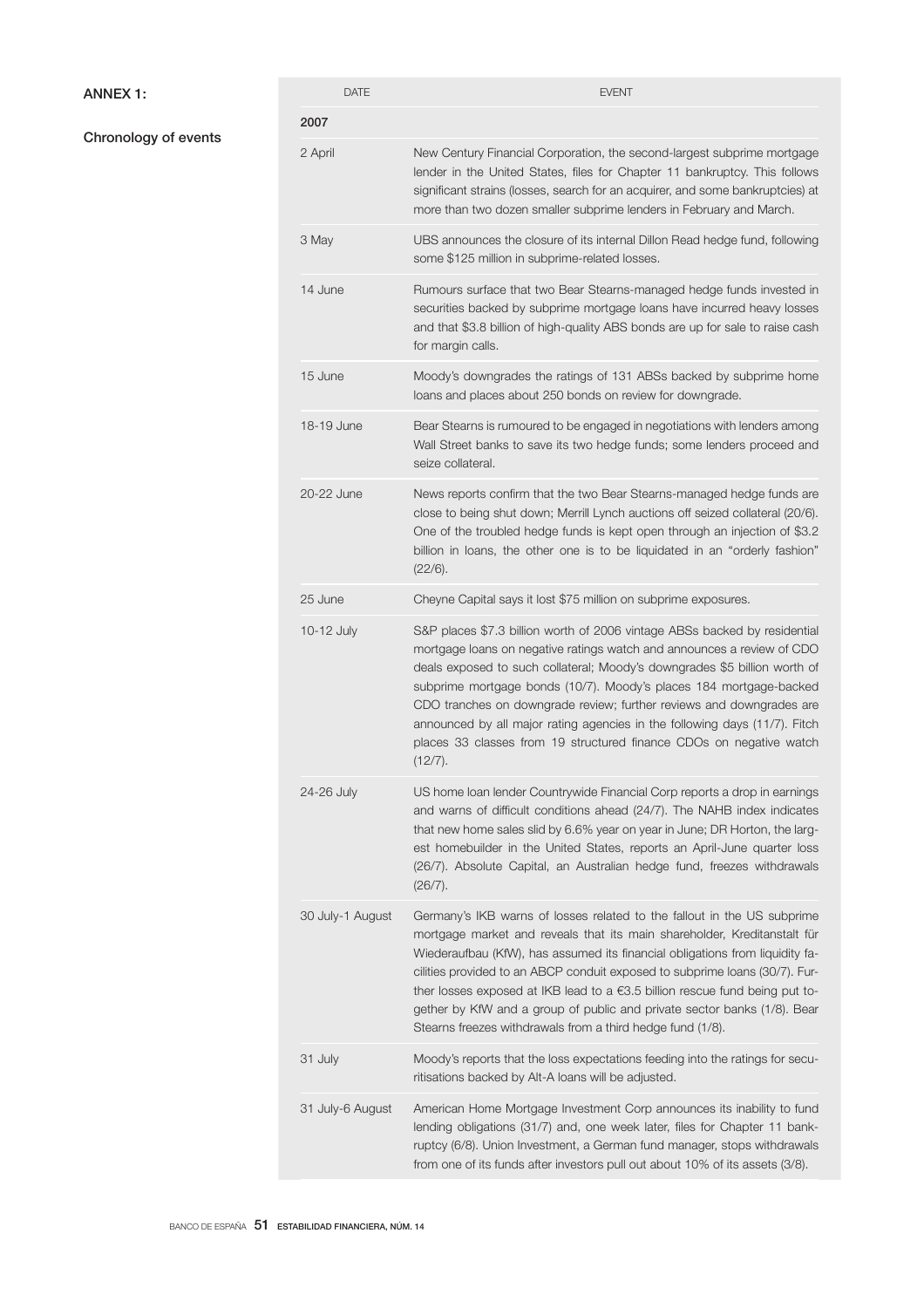| <b>DATE</b>                 | <b>EVENT</b>                                                                                                                                                                                                                                                                                                                                                                                                                                                                                                                                                                              |
|-----------------------------|-------------------------------------------------------------------------------------------------------------------------------------------------------------------------------------------------------------------------------------------------------------------------------------------------------------------------------------------------------------------------------------------------------------------------------------------------------------------------------------------------------------------------------------------------------------------------------------------|
| 8 August                    | Three ABCP programmes, including one for an American Home conduit,<br>extend the maturities of their liabilities, the first ever extensions of such pro-<br>grammes.                                                                                                                                                                                                                                                                                                                                                                                                                      |
| 9 August                    | BNP Paribas freezes redemptions for three investment funds, citing an ina-<br>bility to appropriately value them in the current market environment.                                                                                                                                                                                                                                                                                                                                                                                                                                       |
| 9 August                    | The ECB injects $\epsilon$ 95 billion of liquidity of overnight funds into the interbank<br>market, signalling the beginning of a set of extraordinary moves, and an-<br>nounces that it is "closely monitoring markets and stands ready to act to as-<br>sure orderly conditions in the euro area money market" (9/8). The Federal<br>Reserve conducts three extraordinary auctions of overnight funds injecting a<br>total of \$38 billion and issues a similar statement to the ECB (10/8). Either on<br>9 August or soon afterwards, other central banks begin to take similar steps. |
| 13-15 August                | CP market disruption in Canada (13/8). Four more US ABCP programmes<br>extend maturities and two are downgraded by Fitch (15/8). Goldman Sachs<br>injects 43 billion into its GEO hedge fund.                                                                                                                                                                                                                                                                                                                                                                                             |
| 16 August                   | Moody's downgrades 691 2006 vintage subprime second-lien bonds;<br>Countrywide draws \$11.5 billion in liquidity commitments.                                                                                                                                                                                                                                                                                                                                                                                                                                                             |
| 17 August                   | The Federal Reserve's Open Market Committee issues a statement noting<br>that the downside risks to growth have increased appreciably; the Federal<br>Reserve Board approves a 50 basis point reduction in the discount rate and<br>announces that term financing will be provided for up to 30 days.                                                                                                                                                                                                                                                                                     |
| 21 August                   | S&P downgrades two SIV-lites and places two other on negative watch.                                                                                                                                                                                                                                                                                                                                                                                                                                                                                                                      |
| 28 August                   | S&P downgrades CP and medium-term notes issued by SIV Cheyne Fi-<br>nance.                                                                                                                                                                                                                                                                                                                                                                                                                                                                                                                |
| 5 September                 | Moody's also downgrades Cheyne Finance-issued notes and places the rat-<br>ings of four other SIV-issued note programmes on negative watch.                                                                                                                                                                                                                                                                                                                                                                                                                                               |
| 13 September                | Northern Rock seeks emergency liquidity assistance from the Bank of Eng-<br>land.                                                                                                                                                                                                                                                                                                                                                                                                                                                                                                         |
| 18 September                | The Federal Reserve Board cuts the federal funds rate target by 50 basis<br>points.                                                                                                                                                                                                                                                                                                                                                                                                                                                                                                       |
| 19 September-<br>4 November | First string of news of writedowns and quarterly losses at major financial in-<br>stitutions. A number of high-profile CEOs leave their positions and top man-<br>agement reorganisations take place.                                                                                                                                                                                                                                                                                                                                                                                     |
| 10 October                  | Hope Now Alliance, a cooperative effort between the US government, coun-<br>sellors, investors, and lenders to help homeowners who may not be able to<br>pay their mortgages, is established.                                                                                                                                                                                                                                                                                                                                                                                             |
| 11-19 October               | In total, Moody's and Standard & Poor's each downgrade more than 2,500<br>subprime mortgage bonds, worth some \$80 billion in original face value.                                                                                                                                                                                                                                                                                                                                                                                                                                        |
| 15 October                  | Citigroup, Bank of America and JP Morgan Chase announce the setting-up<br>of an \$80 billion fund (called MLEC) to support the ABCP market by buying<br>assets from SIVs.                                                                                                                                                                                                                                                                                                                                                                                                                 |
| 22-23 October               | Standard & Poor's puts 590 ABS CDOs on negative watch (22/10) and<br>downgrades 145 tranches of CDOs worth \$3.7 billion (23/10); Moody's<br>downgrades 117 CDO tranches later the same week, and Fitch places some<br>\$37 billion worth of CDOs under review, heralding further large-scale rating<br>actions in the following weeks.                                                                                                                                                                                                                                                   |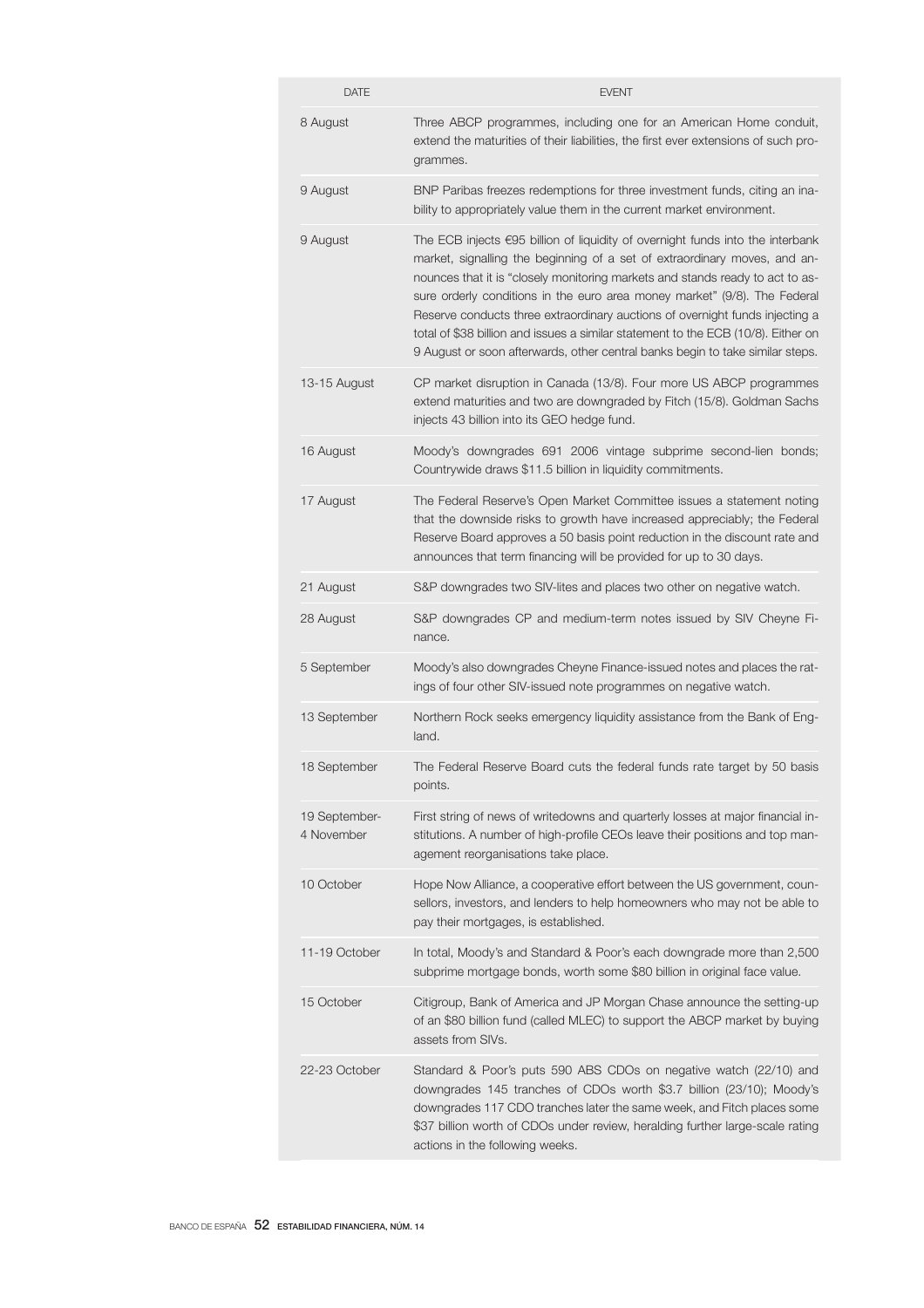| <b>DATE</b>                 | <b>EVENT</b>                                                                                                                                                                                                                                                                                                                                                                                                                                                                                                                                                                                                                                                                                                       |
|-----------------------------|--------------------------------------------------------------------------------------------------------------------------------------------------------------------------------------------------------------------------------------------------------------------------------------------------------------------------------------------------------------------------------------------------------------------------------------------------------------------------------------------------------------------------------------------------------------------------------------------------------------------------------------------------------------------------------------------------------------------|
| 24 October-<br>5 November   | Various financial guarantors announce third quarter net losses; Fitch an-<br>nounces that it is considering cutting the AAA rating of certain monoline in-<br>surers.                                                                                                                                                                                                                                                                                                                                                                                                                                                                                                                                              |
| 25 November-<br>13 December | HSBC announces that it plans to take \$45 billion in SIV assets back onto its<br>balance sheet (25/11). WestLB and HSH Nordbank support \$15 billion of<br>SIVs, Citibank plans to take \$49 billion of SIV assets on its balance sheet<br>(13/12).                                                                                                                                                                                                                                                                                                                                                                                                                                                                |
| 26 November                 | Citigroup to raise \$7.5 billion from the Abu Dhabi Investment Authority.                                                                                                                                                                                                                                                                                                                                                                                                                                                                                                                                                                                                                                          |
| 10 December                 | UBS raises CHF13 billion in Tier 1 capital from GIC and an investor from the<br>Middle East.                                                                                                                                                                                                                                                                                                                                                                                                                                                                                                                                                                                                                       |
| 11 December                 | The Federal Reserve Board cuts the federal funds rate by 25 basis points.                                                                                                                                                                                                                                                                                                                                                                                                                                                                                                                                                                                                                                          |
| 12 December                 | Several central banks (Federal Reserve, ECB, Bank of England, Bank of<br>Canada, Swiss National Bank) announce a number of coordinated meas-<br>ures designed to make turn-of-the year funding available to a larger number<br>of institutions and against a broader set of collateral. These include, inter<br>alia, putting in place US dollar swap lines between the Federal Reserve and<br>the ECB (\$20 billion) and the Swiss National Bank (\$4 billion). The Bank of<br>Japan and the Riksbank express explicit support for those measures.                                                                                                                                                                |
| 19 December                 | ACA, a financial guarantor rated A, is downgraded by S&P to CCC, trigger-<br>ing collateral calls from its counterparties for which repeated waiver periods<br>are negotiated during the following months; S&P's rating outlooks for other<br>monolines are lowered from stable to negative; Barclays sues Bear Stearns<br>for fraud and deception, for having allegedly hidden losses in a fund in which<br>Barclays had invested. Morgan Stanley announces that its fourth quarter<br>results include an additional \$4.7 billion of mortgage-related writedowns in<br>November beyond those that had been announced at the end of October<br>and it raises \$5 billion from the Chinese Investment Corporation. |
| 21 December                 | The MLEC ABCP rescue fund plan is abandoned by its sponsoring banks.                                                                                                                                                                                                                                                                                                                                                                                                                                                                                                                                                                                                                                               |
| 24 December                 | Merrill Lynch raises up to \$6.2 billion in capital from Temasek Holdings and<br>Davis Selected Advisors.                                                                                                                                                                                                                                                                                                                                                                                                                                                                                                                                                                                                          |
| 2008                        |                                                                                                                                                                                                                                                                                                                                                                                                                                                                                                                                                                                                                                                                                                                    |
| 2-4 January                 | Weak purchasing managers' data (02/01) and labour market reports (04/01)<br>point to a marked weakening in the US economy and trigger fears about<br>global growth.                                                                                                                                                                                                                                                                                                                                                                                                                                                                                                                                                |
| 14-28 January               | The Federal Reserve, ECB and Swiss National Bank carry out additional<br>long-term funding operations in US dollars; the Bank of England conducts<br>the second extended operation of three-month funds against wider high-<br>quality collateral in domestic currency.                                                                                                                                                                                                                                                                                                                                                                                                                                            |
| 15 January                  | Citigroup announces a fourth quarter loss, partly due to \$18 billion of addi-<br>tional writedowns on mortgage related exposures. This ushers in another<br>string of similar news from other financial institutions in subsequent weeks.                                                                                                                                                                                                                                                                                                                                                                                                                                                                         |
| 18-30 January               | Fitch downgrades Ambac by two notches from AAA (18/1) and also down-<br>grades SCA to A (24/01) and FGIC to AA (30/01). Some 290,000 insured<br>issues, mostly municipal bonds but also structured products, are downgrad-<br>ed as a result. S&P downgrades FGIC to AA on 31 January and further rating<br>actions by all three major rating agencies are taken on the monolines in the<br>following weeks.                                                                                                                                                                                                                                                                                                       |